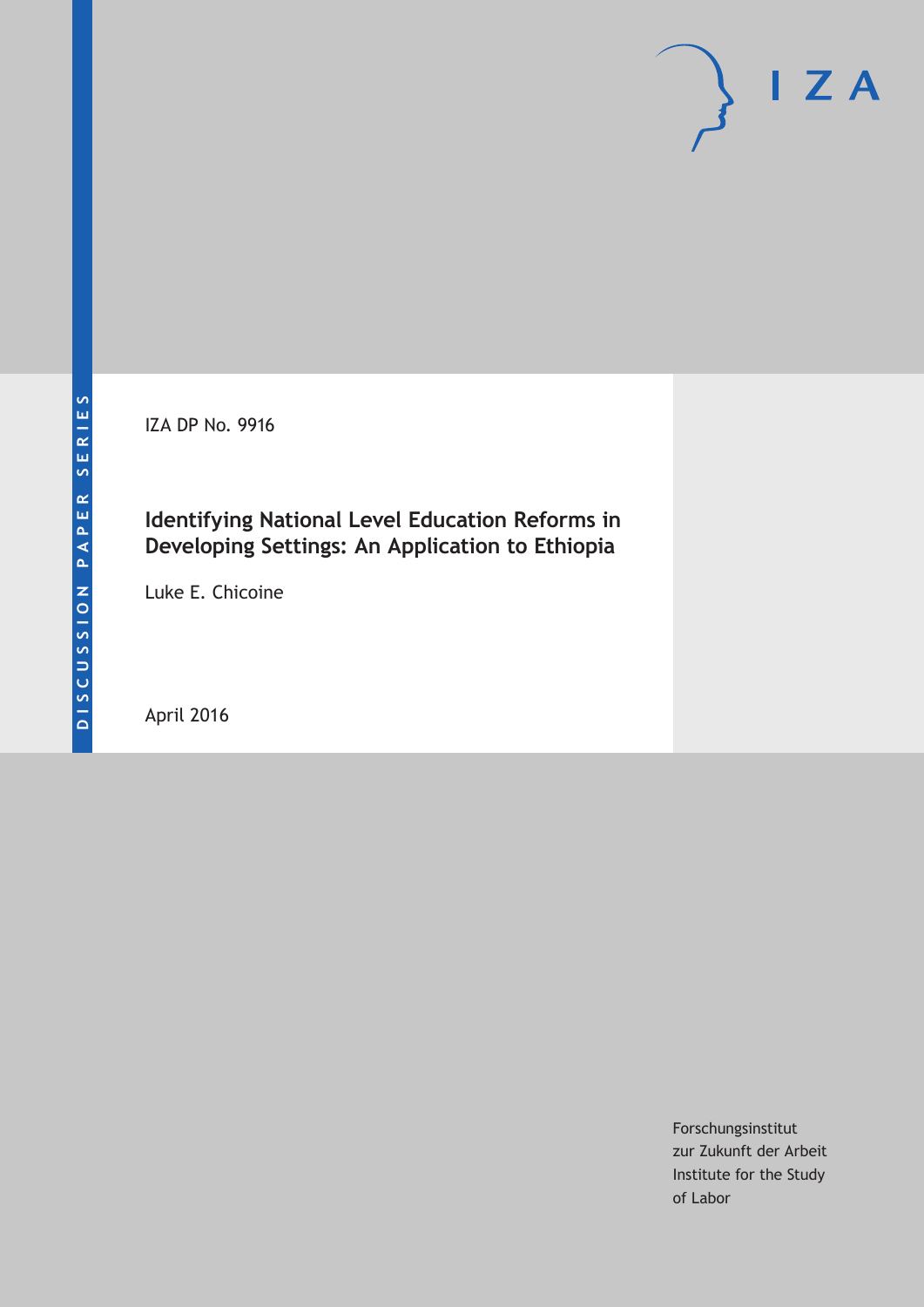# **Identifying National Level Education Reforms in Developing Settings: An Application to Ethiopia**

**Luke E. Chicoine** 

*DePaul University and IZA* 

### Discussion Paper No. 9916 April 2016

IZA

P.O. Box 7240 53072 Bonn Germany

Phone: +49-228-3894-0 Fax: +49-228-3894-180 E-mail: iza@iza.org

Any opinions expressed here are those of the author(s) and not those of IZA. Research published in this series may include views on policy, but the institute itself takes no institutional policy positions. The IZA research network is committed to the IZA Guiding Principles of Research Integrity.

The Institute for the Study of Labor (IZA) in Bonn is a local and virtual international research center and a place of communication between science, politics and business. IZA is an independent nonprofit organization supported by Deutsche Post Foundation. The center is associated with the University of Bonn and offers a stimulating research environment through its international network, workshops and conferences, data service, project support, research visits and doctoral program. IZA engages in (i) original and internationally competitive research in all fields of labor economics, (ii) development of policy concepts, and (iii) dissemination of research results and concepts to the interested public.

IZA Discussion Papers often represent preliminary work and are circulated to encourage discussion. Citation of such a paper should account for its provisional character. A revised version may be available directly from the author.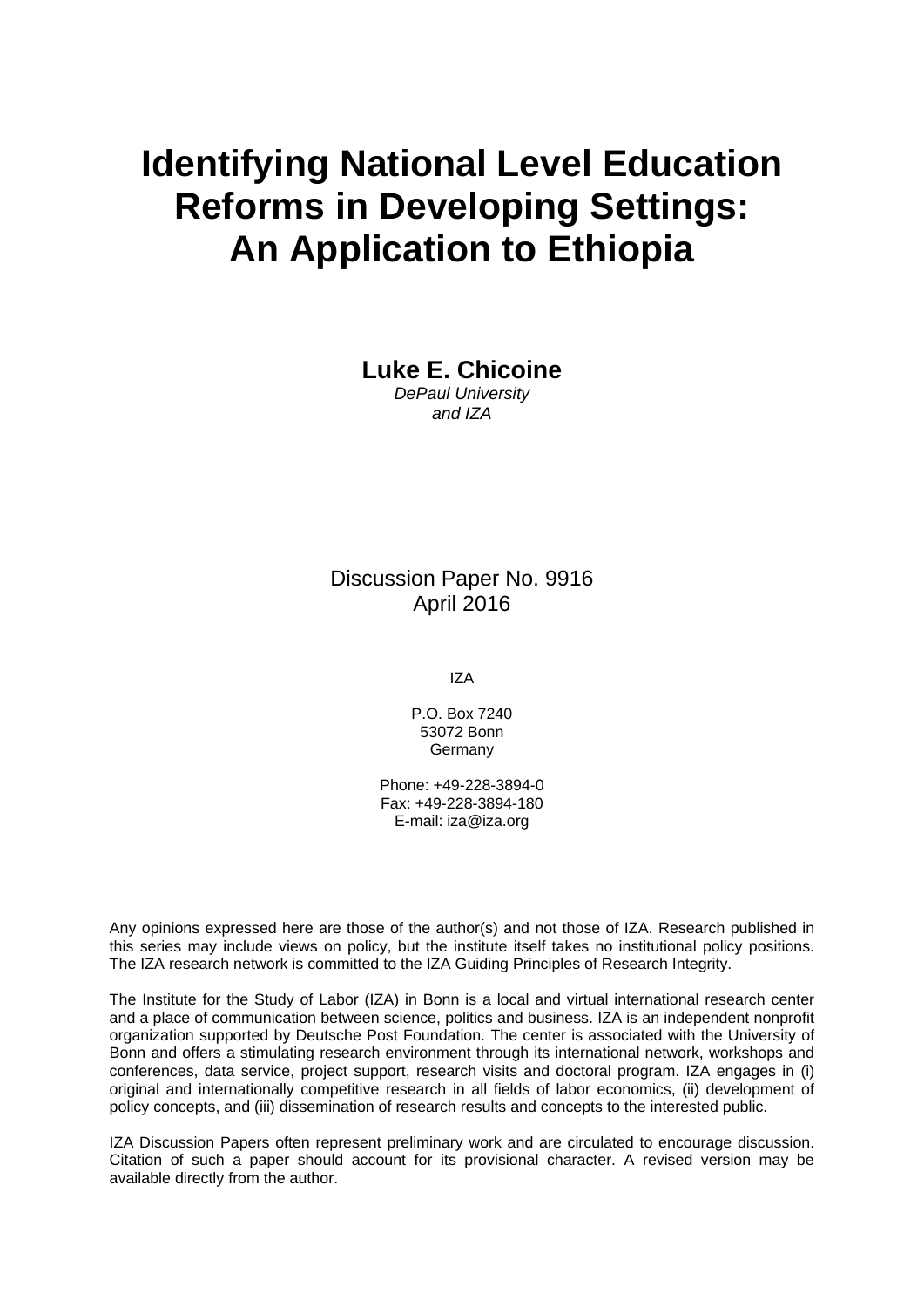IZA Discussion Paper No. 9916 April 2016

# **ABSTRACT**

# **Identifying National Level Education Reforms in Developing Settings: An Application to Ethiopia**

Increasing enrollment in primary education has been at the center of international education policy for well over a decade. In developing parts of the world, significant increases in primary enrollment are often generated by large national level programs, which can simultaneously promote overcrowding and reductions in education quality. However, to analyze the trade-off between increased enrollment and potential reductions in quality one must first identify and evaluate the impact of the national reform on schooling. This paper provides a method with which these types of reforms can be identified in developing settings using both temporal and geographic variation, and readily available data. The method is applied to an early 1990s reform in Ethiopia based around the release of the Education and Training Policy, which removed schooling fees from grades one to ten. The model estimates that the reform led to an increase in schooling of at least 1.2 years, and provides initial evidence that the increased enrollment in Ethiopia outweighed any cost due to reductions in quality.

JEL Classification: I25, I28, O55

Keywords: free primary education, Ethiopia, schooling

Corresponding author:

Luke Chicoine Department of Economics DePaul University 1 East Jackson Blvd, Suite 6200 Chicago, IL 60604 USA E-mail: lchicoin@depaul.edu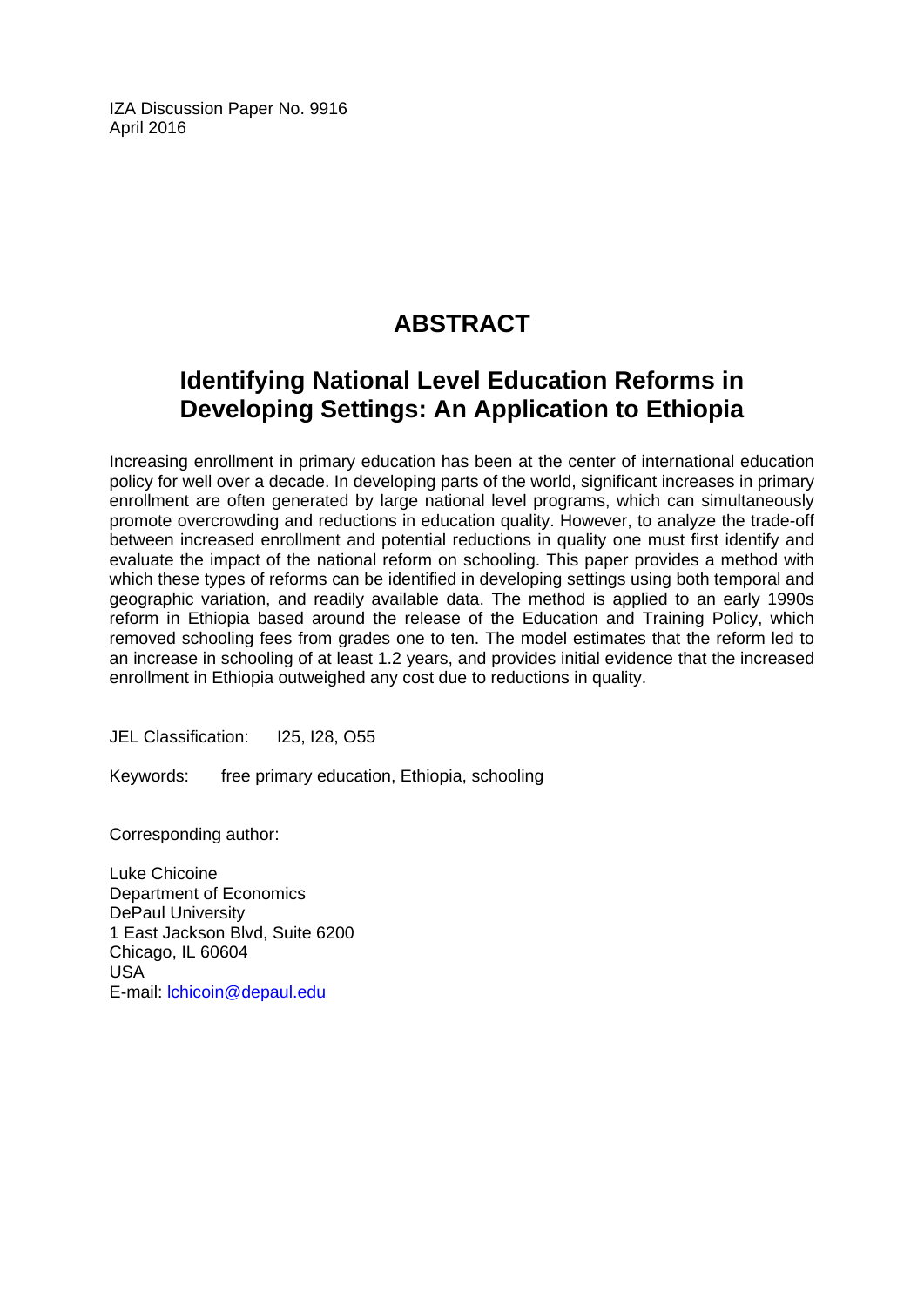#### **1 Introduction**

According to the World Bank's World Development Indicators, 40 percent of primary age children in Sub-Saharan Africa were out of school in the year 2000; a ten percentage point improvement relative to 1990. This was not a problem that went unnoticed. In the 1990's there were three major national initiatives to provide free primary education (FPE) in Ethiopia, Malawi, and Uganda [\(Deininger,](#page-19-0) [2003\)](#page-19-0). The second Millennium Development Goal of universal primary education reinforced these efforts, and at least 15 countries additional implemented their own FPE reforms since the turn of the millennium. Data from the OECD's International Development Statistics database show that donor countries and organizations joined the effort and official development assistance for basic education doubled in the decade leading up to 2010. The goal of these efforts was to get students into the classroom, and in the year following the reforms, grade one enrollment increased an average of 25 percent over the previous year (UNESCO Institute for Statistics). Continuous effort and focus is required to maintain a consistent quality of education in the face of such large increases in enrollment. On average, the year after the reform came into effect, pupil-teacher ratios increased 10 percent, and possibly more troublesome, by 2014 the initial surge in donor support had already declined 30 percent from peak levels. It is possible that any benefit of these programs generated by the increases in enrollment could be entirely overwhelmed by the potential decline in quality generated by overcrowding and under investment. However, before this question can be answered, it is necessary to be able to identify the effect of a national level reform in a developing setting. This paper develops a technique to identify the effect of a national education reform on schooling attainment using data that are contained in most household datasets. This technique is then demonstrated using an education reform in Ethiopia from the early 1990s, and applied to three separate sources of data.

Building on the framework of [Lucas and Mbiti](#page-19-1) [\(2012a,](#page-19-1)[b\)](#page-19-2), this paper focuses on the construction of a method that can quantify the potential magnitude of national level reforms at any level of education using both the geographic and temporal variation. This method is then applied to the removal of school fees in Ethiopia. The effect of the reform on years of schooling is estimated using three different post-reform data sources: the 2007 round of the census, 2005 and 2011 rounds of the Demographic and Health Survey (DHS), and the 2014 Living Standards and Measurement Study (LSMS). It is shown that the reform led to an increase of between 1.2 and 1.7 years of schooling, and that the effect was about three-tenths of a year larger for women. The reform also led to an increase in literacy of over ten percentage points, a 30 percent increase relative to baseline levels, and a higher rate of completion of the post-eighth grade exam. This is suggestive evidence that the increased level of schooling did lead to increased learning, outweighing any potential quality declines. Placebo reform measures are also constructed using data from four countries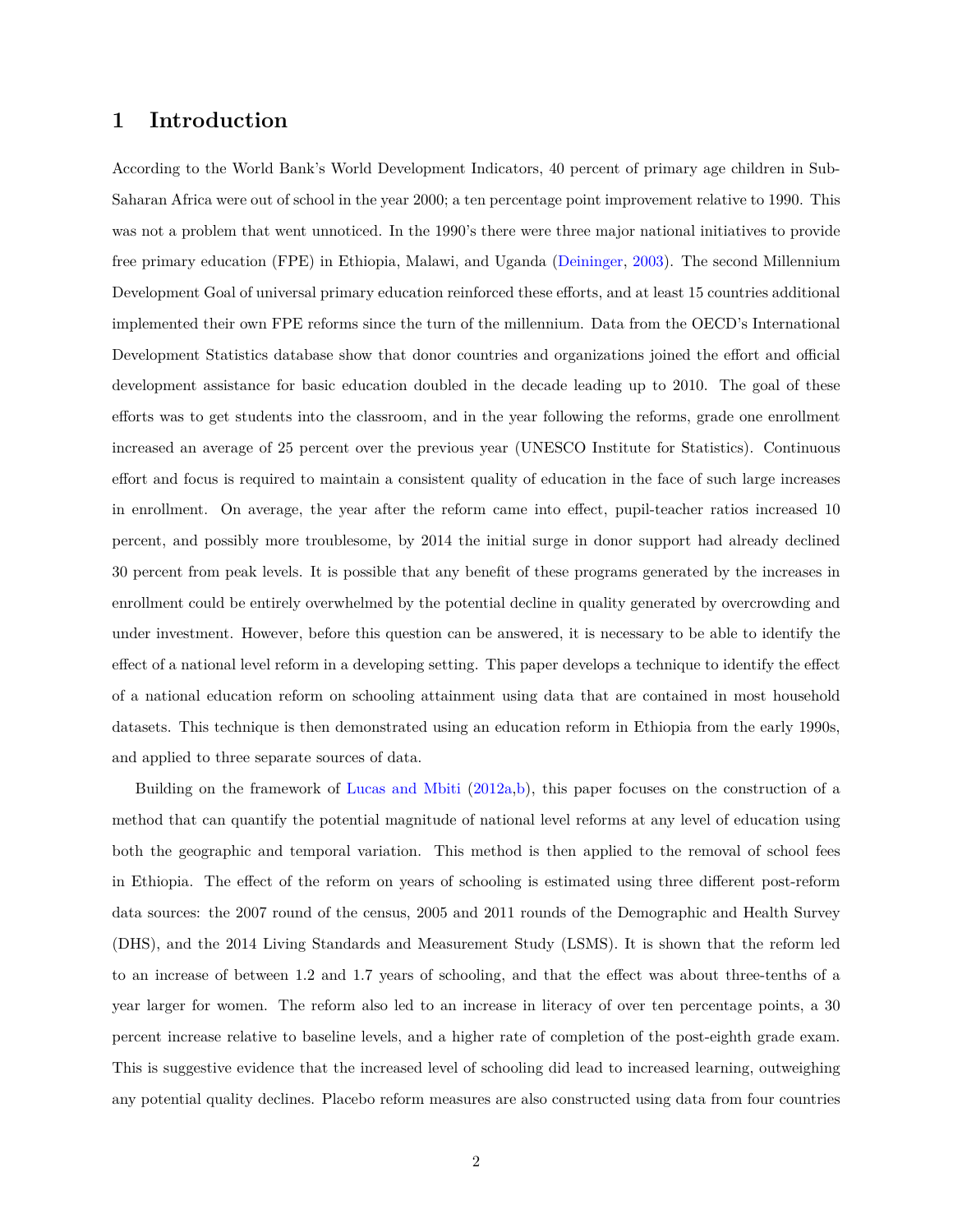(Kenya, Tanzania, Zambia, and Mali) that did not have an education reform in the 1990s. Placebo estimates for all four countries yield no evidence of large increases in schooling during the same time period; these results help to rule out that the estimates from Ethiopia are capturing any type of secular trend in education.

In developed settings, identification strategies are generally more straightforward, and can exploit the exact letter of the law to identify the effect of education, such as cutoffs in age-at-school-entry dates [\(McCrary](#page-20-0) [and Royer,](#page-20-0) [2011\)](#page-20-0), or internal variation in such policies [\(Elder and Lubotsky,](#page-19-3) [2009\)](#page-19-3). However, due to issues such as late school entry and high repetition rates, it is more difficult to find and exploit such explicit variation in developing settings, although [Agüero and Bharadwaj](#page-19-4) [\(2014\)](#page-19-4) and [Grépin and Bharadwaj](#page-19-5) [\(2015\)](#page-19-5) showed that it is possible. The more common approach has been to exploit two separate dimensions of variation, the timing of the reform and geographic variation in the implementation. For example, Duflo [\(2001;](#page-19-6) [2004\)](#page-19-7) used variation in the construction of primary schools to examine the relationship between education and wages in Indonesia, and [Osili and Long](#page-20-1) [\(2008\)](#page-20-1) exploited similar variation in Nigeria to examine how education impacts fertility. The general policy change in an FPE reform is to remove compulsory school fees in all primary schools across the country (the extent of fee removal varies reform to reform); therefore, there is no geographic variation in the implementation of the reform itself. Previous work examining the impact of malaria eradication exploited pre-intervention levels of the disease to generate variation in the expected impact of the anti-malaria programs [\(Bleakley,](#page-19-8) [2010;](#page-19-8) [Lucas,](#page-19-9) [2010,](#page-19-9) [2013\)](#page-19-10). The benefit to this type of strategy is that it does not depend on variation in the implementation, but the geographic component of the variation is determined solely on the pre-intervention characteristics of each geographic district. [Lucas and Mbiti](#page-19-1) [\(2012a,](#page-19-1)[b\)](#page-19-2) applied a similar strategy using variations in pre-reform primary completion rates to generate geographic variation. They examined the effect of the 2003 FPE reform in Kenya on gender differences in schooling and sorting into private schools.

This paper evaluates a central component to education reform in Ethiopia, the removal of school fees in grades one through ten. Data from the 1994 Ethiopian census are used to estimate the level of expected impact of the reform separately for each of the 60 zones (i.e. counties) across Ethiopia. The estimated effect of the reform in each specific zone is assumed to be inversely related to the education level of pre-reform birth cohorts. The removal of school fees is expected to have a greater impact on areas that have relatively lower initial levels of education. These zone-specific measures are then interacted with the timing of the reform and zone-specific data on school starting age to calculate the maximum intensity with which the reform could have affected an individual born in a specific year in a specific zone. This provides both geographic and temporal variation that is used to identify the effect of the reform. It is important to note that the method that is described in this paper requires only pre-reform information regarding the fraction of the population completing each year of schooling and starting at each age at some subnational level. This can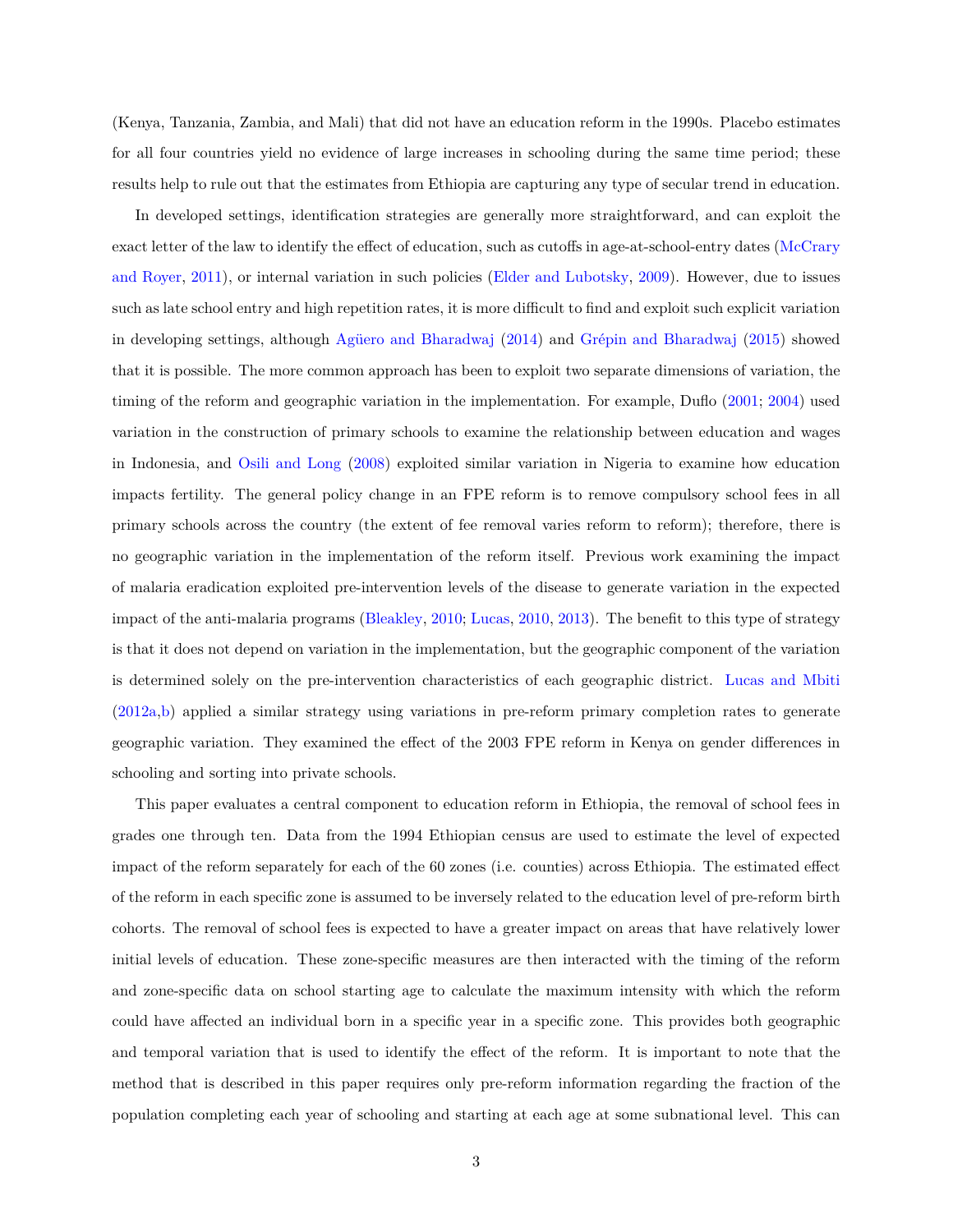then be matched with the birth year (or age) and the location of respondents from a post-reform survey, and the full effect of the national education reform estimated. In Ethiopia, the reform is found to have led to a significant increase in schooling. The estimates are not sensitive to changes in the sample, or alternative assumptions in the calculation of the intensity measure. Although precise zone of birth is not available, three alternative strategies using region (i.e. state or province) of birth information in the LSMS find similar estimates to the baseline model. Furthermore, 86 percent of respondents in the LSMS sample live in their region of birth. Importantly, this method only finds an increase in schooling in Ethiopia, and does not capture secular increases in education in four alternative countries from Sub-Saharan Africa.

The relevant history of Ethiopia and the education reform is outlined in Section 2. The estimation of the potential magnitude of the reform's impact, and the combination of this measure with the timing of the reform's implementation is described in Section 3. The data is summarized in Section 4, along with the paper's estimating model. The estimated effect of the reform on years of schooling in Ethiopia is explored in Section 5. The paper is concluded in Section 6.

#### <span id="page-5-1"></span>**2 Background and Education Reform**

Beginning in 1974 Ethiopia was governed by a military council, a period that was briefly followed by four years of a single party communist rule, which ended in 1991 [\(Ofcansky and Berry,](#page-20-2) [1993\)](#page-20-2). Under these governments, students entered school at age seven, a starting age that remains unchanged today, primary school lasted six years, junior secondary school two years, and senior secondary four years [\(World Bank,](#page-20-3) [2009\)](#page-20-3). Grade 1 enrollment declined roughly 25 percent between 1979 (first year of available data) and the fall of the communist government, and the fraction of the national budget spent on education fell nearly 50 percent [\(Oumer,](#page-20-4) [2009\)](#page-20-4). During this time period, there was no set tuition fee charged for school attendance; however, public primary and secondary schools often imposed per-student fees to cover the cost of attendance. Fees were significantly lower in government run schools, and these schools educated more than 90 percent of primary school students [\(World Bank,](#page-20-3) [2009\)](#page-20-3).<sup>[1](#page-5-0)</sup>

In 1991, the Ethiopian Peoples Revolutionary Democratic Front took power and moved quickly to establish a transitional government and decentralize authority. The transitional government established nine regional governments and two independent administrative councils in the country's two largest cities. These 11 regions were largely set up along historical ethnic lines, elected their administrations in the summer of 1992, and each have their own independent Education Bureau. The decentralization of education policy in Ethiopia occurred through two main declarations. The first was Proclamation No. 41 of 1993. This

<span id="page-5-0"></span><sup>1</sup>All statistics are from the World Bank's World Development Indicators, and the UNESCO Institute for Statistics.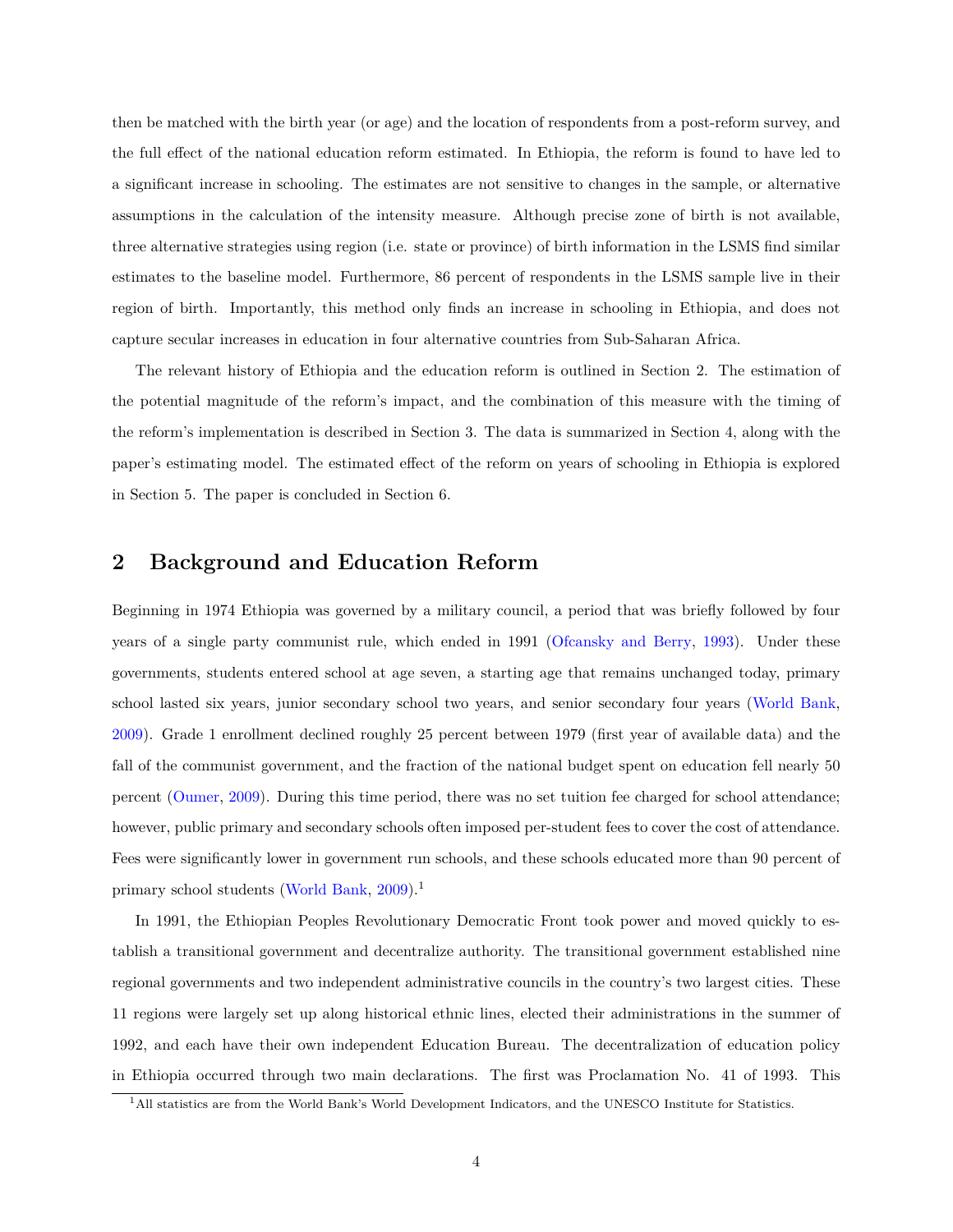proclamation clarified the division of power between central and regional authorities. Following this proclamation, the regional authorities became responsible for the administration and provision of primary and secondary education. This proclamation functioned as the "cornerstone" for the education policy that was being drafted, and acted as the de facto initial implementation of the forthcoming policy. The official Education and Training Policy, the second major education declaration, was eventually published in 1994, and was officially forwarded to the regional governments prior to the 1995 school year. The key aspect of this proposal was that it required that education be fee-free for grades one through ten. The decentralization of power and lack of official fees in place slowed the implementation of this policy in some areas, but by 1996 a majority of the country had complied with the decree [\(Negash,](#page-20-5) [1996;](#page-20-5) [UNESCO,](#page-20-6) [2007;](#page-20-6) [Oumer,](#page-20-4) [2009;](#page-20-4) [World](#page-20-3) [Bank,](#page-20-3) [2009\)](#page-20-3).<sup>[2](#page-6-0)</sup> This reform is unlikely to have made school "free" for all students, in fact, the government acknowledged that community support remained an important part of financing education, but schools were no longer allowed to request a per-student fee [\(Oumer,](#page-20-4) [2009;](#page-20-4) [World Bank,](#page-20-3) [2009\)](#page-20-3). Falling short of fully removing the cost of attending school only makes finding an impact of the policies more difficult to identify; therefore, what is directly being measured is the effect of the intention of the government to remove school fees. Additionally, the Education and Training Policy extended the length of primary school to eight years, with an additional two years in both junior and senior secondary school. Importantly, there is a cutoff after eight years of schooling in both the pre and post reform periods, this will be exploited later in the paper.

Enrollment data from the UNESCO Institute for Statistics can be used to determine whether there is initial evidence that the two reforms issued by Ethiopia's central government impacted school attendance. Grade one enrollments are likely to be the most responsive to the fee reductions; it is at this margin there are the largest number of students who could potentially be affected by the reform. The initial impact of Proclamation No. 41 should first be seen in the 1993 school year, and the impact of the Education and Training Policy in the 1995 academic year. Grade one enrollments are shown in Figure [1](#page-21-0) from 1979, the first year data are available, to 1999.<sup>[3](#page-6-1)</sup> In the 14 years leading up to 1993, and Proclamation No. 41, grade one enrollment was relatively flat. The number of primary school entrants had actually declined by nearly 20 percent from 1979 levels, and roughly 40 percent from peak levels. The fall in the late 1980s coincides with the conflict that eventually led to the overthrow of the military government.<sup>[4](#page-6-2)</sup> The 1993 and 1995

<span id="page-6-0"></span><sup>2</sup>Proclamation No. 41 also enabled regions to teach in local languages. [Zenebe Gebre](#page-20-7) [\(2014\)](#page-20-7) finds that the introduction of mother tongue education actually had a significant negative impact on enrollment, negative 6 percentage points, and schooling, a reduction of 0.4 years of school. This downward pressure on schooling should only make it more difficult to find a positive impact of fee-free schooling.

<span id="page-6-1"></span> ${}^{3}$ Ethiopia uses their own calendar that begins its new year, and new academic year, around the second week of the Gregorian (Western) September. The numerical Ethiopian year is either seven or eight months behind the Gregorian year, depending on the month. The year referenced in the text is the Gregorian year in which the academic year began. For example, 1993 references the 1993 to 1994 academic year that began in September of 1993.

<span id="page-6-2"></span><sup>&</sup>lt;sup>4</sup>Note that the timing of reform implementation that will be identified in this paper occurs differentially across the country between two and five years following the end of the armed conflict, suggesting that the peace that saw the Ethiopian Peoples Revolutionary Democratic Front take power is an unlikely explanation for the papers findings.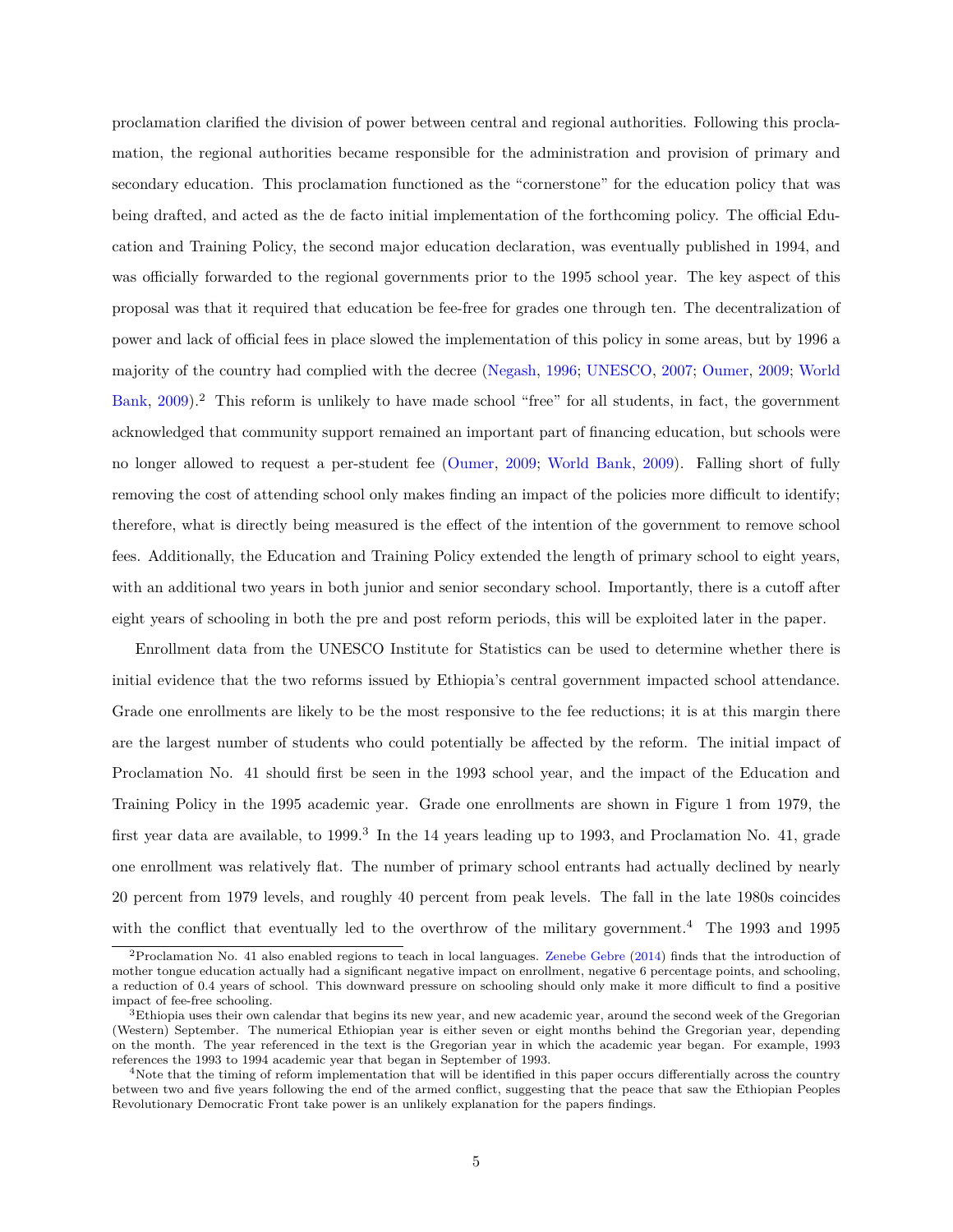school years represent the two largest increases in grade one enrollment both in terms of the number of additional students entering school and in percentage growth. The publication of Proclamation No. 41 is associated with more than 280,000 additional students entering grade one relative to the previous year, a 45 percent increase. Then in 1995, grade one enrollment grew another 317,000 students following the dissemination of the Education and Training Policy, a year-to-year growth of 28 percent. These are the largest two increases in annual enrollment. Between 1992 and 1995 pupil-teacher ratios in primary school increased 40 percent, the increase was more than 60 percent from 1992 to 1996, the year when most of the country had fully implemented fee-free education. The growth in the number of students per school is even greater, growing over 75 percent between 1992 and 1995, and 90 percent through 1996 [\(Ministry](#page-20-8) [of Education,](#page-20-8) [1995,](#page-20-8) [1996,](#page-20-9) [2000\)](#page-20-10). This is evidence that the increase in enrollment is not being generated by an increase in the supply of education, but an increase in demand driven by the reduced out-of-pocket cost of school. These trends are common following this type of national reform, and often pointed out by critics of these large-scale education reforms. This suggests that Ethiopia conforms to the pattern that is often observed after a country implements a "big-bang" education expansion; large-scale growth in access to education, and an expansion of enrollment that typically outpaces the supply of teachers and classrooms. This is evidence of both the potential effectiveness of these policies, and that Ethiopia is an appropriate context in which to demonstrate a technique to identify and measure the impact of the reform on schooling.

#### **3 Methodology**

#### **3.1 Zone Specific Magnitude and Timing**

Quantifying the potential magnitude of the reform is essential to estimating the predicted impact, and doing this separately for each zone in Ethiopia generates the necessary geographic variation. To allow for future cross-country comparisons, the potential magnitude of the reform is calculated in reference to the pre-reform duration of primary school, six years. Motivated by work from [Lucas and Mbiti](#page-19-1) [\(2012a,](#page-19-1)[b\)](#page-19-2), the underlying concept is that the magnitude of the reform's impact is inversely related to the pre-reform level of schooling. In each zone, *z*, some fraction of students never enter school  $(F_{z,0})$ , and removing school fees for grades one through ten has a maximum potential impact of ten years of additional schooling for these students. The maximum effect in zone *z*, for this group of students, is then equal to the product of the fraction of students in the zone who never attended school and the maximum potential impact of the reform  $(10 \cdot F_{z,0})$ . In this district there also exists some fraction of the population that would have dropped out after completing the first grade (*Fz,*1), these students received a maximum nine years of additional schooling following the removal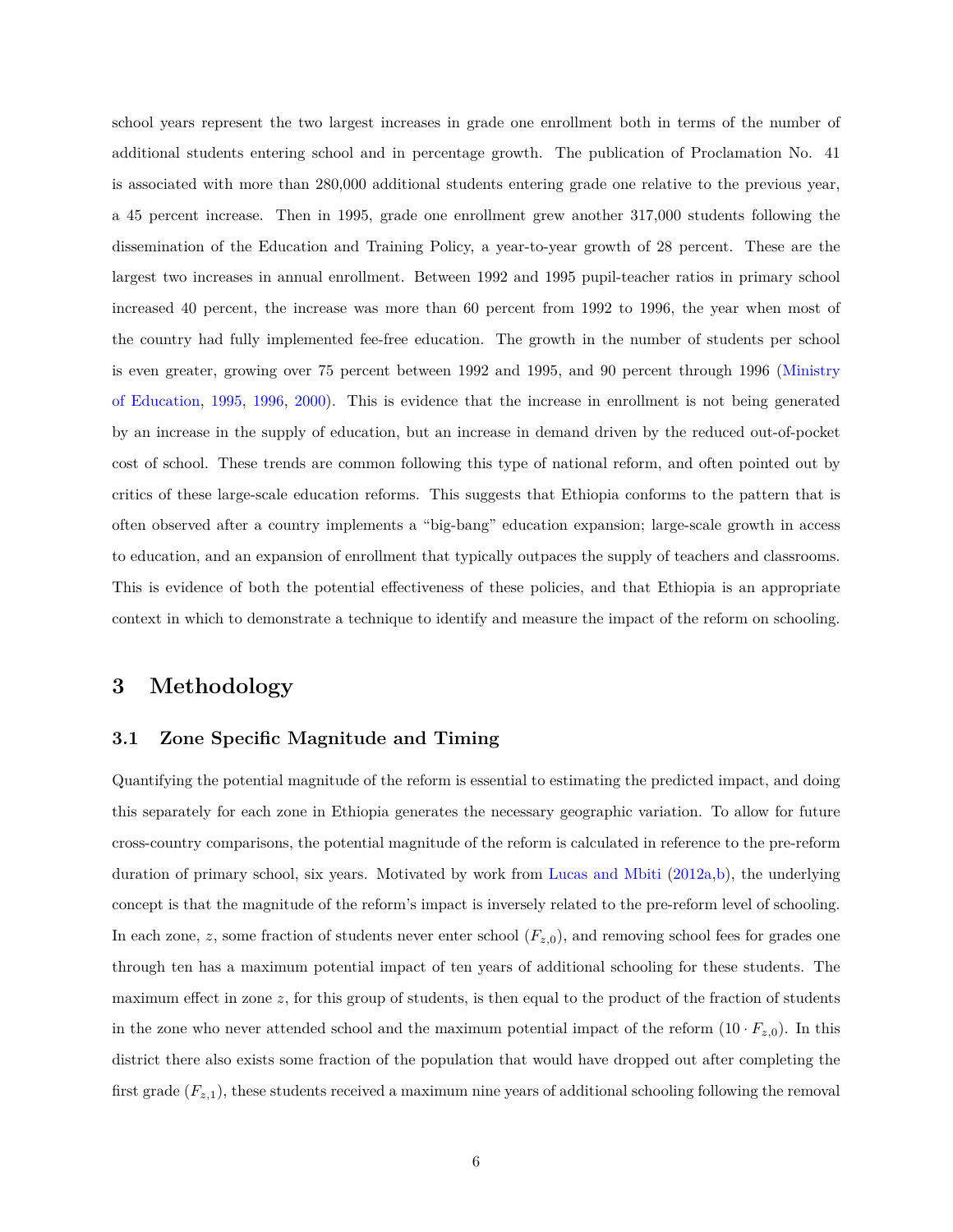of school fees  $(9 \cdot F_{z,1})$ . The same is true for students who would have dropped out after each successive year, following grades two through nine. Students completing at least ten years of school are assumed to be unaffected by the removal of school fees in grades one through ten. Therefore, to capture the magnitude of the maximum potential effect of the reform in zone  $z$ ,  $M_z(G)$ , the impact must be summed across grade levels zero through nine,

<span id="page-8-0"></span>
$$
M_z(G) = \frac{1}{6} \sum_{g=G}^{9} (10 - g) \cdot F_{z,g}.
$$
 (1)

The equation is divided by six to scale the maximum impact of the reform in reference to the original length of primary school, and set  $G = 0$  to capture the impact of the reform across all grades. As previously stated *F*<sub>*z*,*g*</sub> is the fraction of the population in zone *z* that left school following grade *g*, and  $(10 - g)$  is equal to the number of additional years of schooling they could complete after the removal of school fees. The maximum value of the potential magnitude would occur in a zone where no student attended school prior to the reform  $(F_{z,0} = 1; F_{z,g} = 0 \ \forall \ g \in [1,9]$ ; every student would receive ten additional years of schooling. The maximum potential magnitude of the reform is then 10*/*6. If every student completed at least ten years  $(F_{z,g} = 0 \,\forall\, g \in [0,9])$ , then the predicted impact of the reform would be zero.

For individuals entering school following the reform's implementation, the reform impacts their schooling decision beginning with whether or not they should enter school at all. They are affected by the full magnitude of the reform, and the *G* parameter from equation [\(1\)](#page-8-0) is equal to zero  $(G = 0)$ . However, for students who had completed four years of school when the reform was put into place the removal of school fees would not affect their decision to attended grades one through four, but will impact their decision to drop out after grade four and each subsequent level. For these students, the impact of the reform begins following the fourth grade, and equation [\(1\)](#page-8-0) is calculated with  $G = 4.5$  $G = 4.5$  How the predicted magnitude is assigned to observations from the data is determined by the timing of the reform, and by the respondent's birth year. If every student started on time, at age 7, it would be straightforward to assign each observation the appropriate magnitude equation. However, the data from Ethiopia, like much of the developing world, show that this is not the case; delayed entry is common.

Zone specific starting age probabilities are calculated for ages 6 to 12. This takes into account the possibility that students enters grade one anytime from one year early, at age six, to five years late, at age  $12<sup>6</sup>$  $12<sup>6</sup>$  $12<sup>6</sup>$  An intensity measure,  $I_{zy}$ , is used to appropriately assign the magnitude across birth cohorts. An individual born in 1972 or later, even starting school at age 12, will progress through the tenth grade prior

<span id="page-8-1"></span><sup>&</sup>lt;sup>5</sup>The magnitude equation with  $G = 4$ :  $M_z(4) = \frac{1}{6} \sum_{g=4}^{9} (10 - g) \cdot F_{z,g}$ 

<span id="page-8-2"></span><sup>6</sup>Due to high rates of students never entering school in the pre-reform period, the largest margin along which the reform affects schooling is entry into grade one. Although grade repetition occurs, data are not available at the zone level, and the magnitude of its impact on the distribution of the reform's timing is likely to be modest relative to school entry.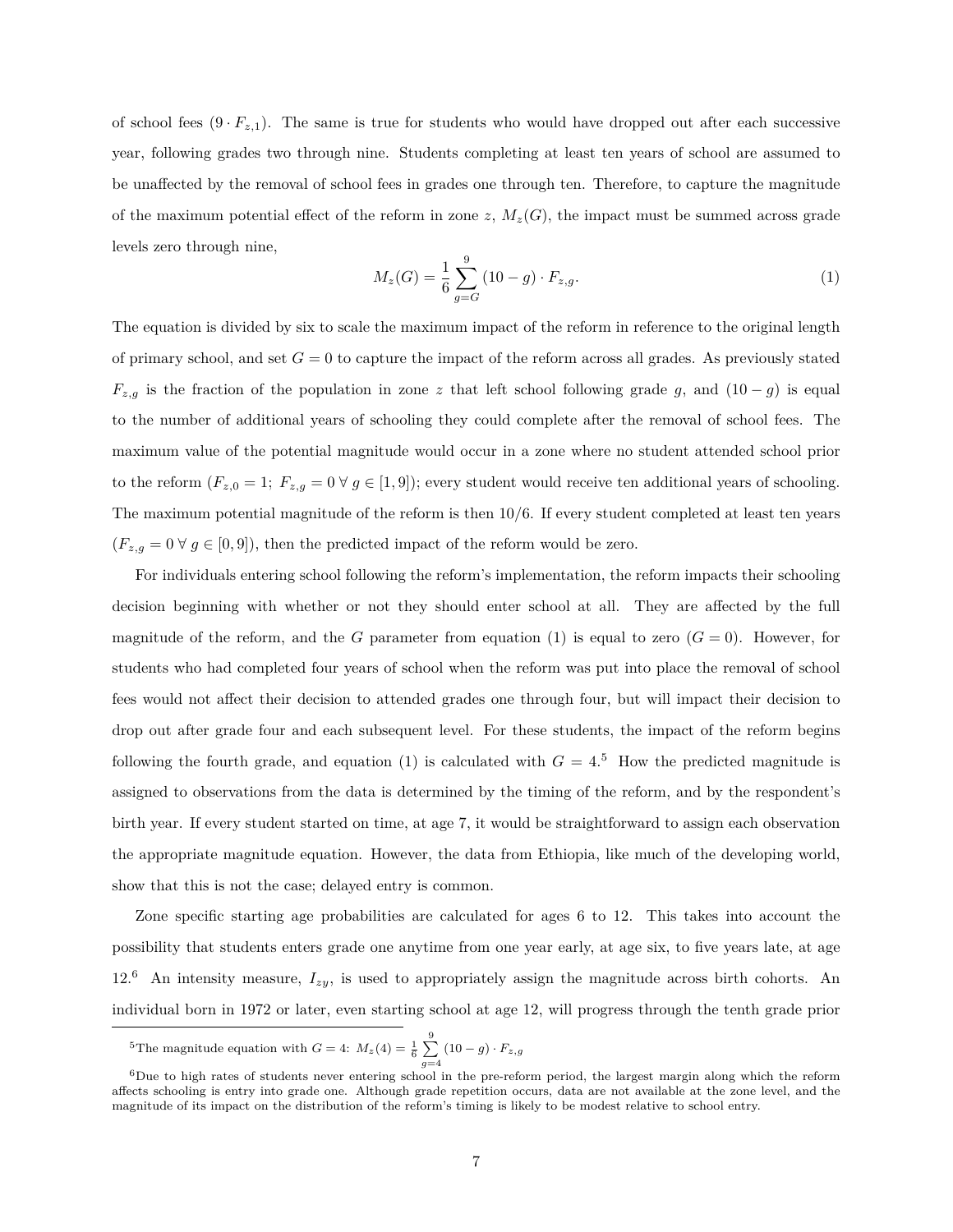to the reform being put into place. Therefore, individuals born in 1972 or earlier will not be affected by the removal of school fees. On the other extreme, the reform will be implemented prior to individuals born in 1989 entering school, even if they enter a year early. All individuals born in 1989 or later are fully impacted by the reform, corresponding to an  $M_z(0)$  magnitude. This distribution can be seen in the following equation,

<span id="page-9-1"></span>
$$
I_{zy} = \begin{cases} 0 & \text{if } y \le 1972\\ \sum_{a=6}^{12} S_{zya} \cdot M_z \left( G_{y+a-7} \right) & \text{if } 1973 \le y \le 1988\\ M_z \left( 0 \right) & \text{if } y \ge 1989 \end{cases}
$$
 (2)

The intensity of the reform for individuals from zone  $z$ , born in year  $y$ , is denoted  $I_{zy}$ . As noted above, this is zero for all individuals born in 1972 and before, and the maximum zone specific magnitude,  $M_z(0)$ , for individuals born in 1989 and later. *Szya* is the probability of starting school at age *a*, for individuals from zone *z*, and born in year *y*. The intensity of the reform's impact for individuals born between 1973 and 1988 is the sum of a set of seven zone-specific magnitudes weighted by starting age probabilities. To calculate starting age probabilities, data are used to estimate the fraction of grade one entrants at each age, 6 to 12. Assuming a constant relative relationship across ages, two starting probabilities are calculated. Pre-reform starting probabilities are calibrated to sum to one minus the fraction of students never entering school in each zone, these are assigned to birth year and starting age combinations that would have had to make the decision to enter school prior to the removal of fees. Post-reform starting probabilities are calibrated to sum to one, the maximum impact of every student entering school. The combination of starting age and birth year determines the magnitude equation with which the starting age probability is paired. The starting age probability at age seven for any given birth year *y* is always paired with the magnitude equation for the same birth year,  $S_{zy,7} \cdot M_z(G_y)$ . However, the starting age nine probability is then paired with the magnitude equation for the birth cohort born two years later,  $S_{zy,9} \cdot M_z(G_{y+2})$ . These products are calculated for each age, 6 to 12, and then summed together to construct the intensity measure for each birth year from 1973 to 1988.[7](#page-9-0) Finally, the intensity measure is also calculated separately for men and women to allow for sex specific estimates of the reform's impact on schooling.

#### <span id="page-9-2"></span>**3.2 Regional Timing**

As discussed in Section [2,](#page-5-1) the implementation of the reform is staggered across Proclamation No. 41 (1993), the Education and Training Policy (1995), and possible delayed implementation (1996) due to the

<span id="page-9-0"></span> $7$  For further detail, a table listing the affected grade levels by birth year, additional details regarding starting age calculations, and the explicit equation used to calculate the intensity measure for each birth year are included in the appendix.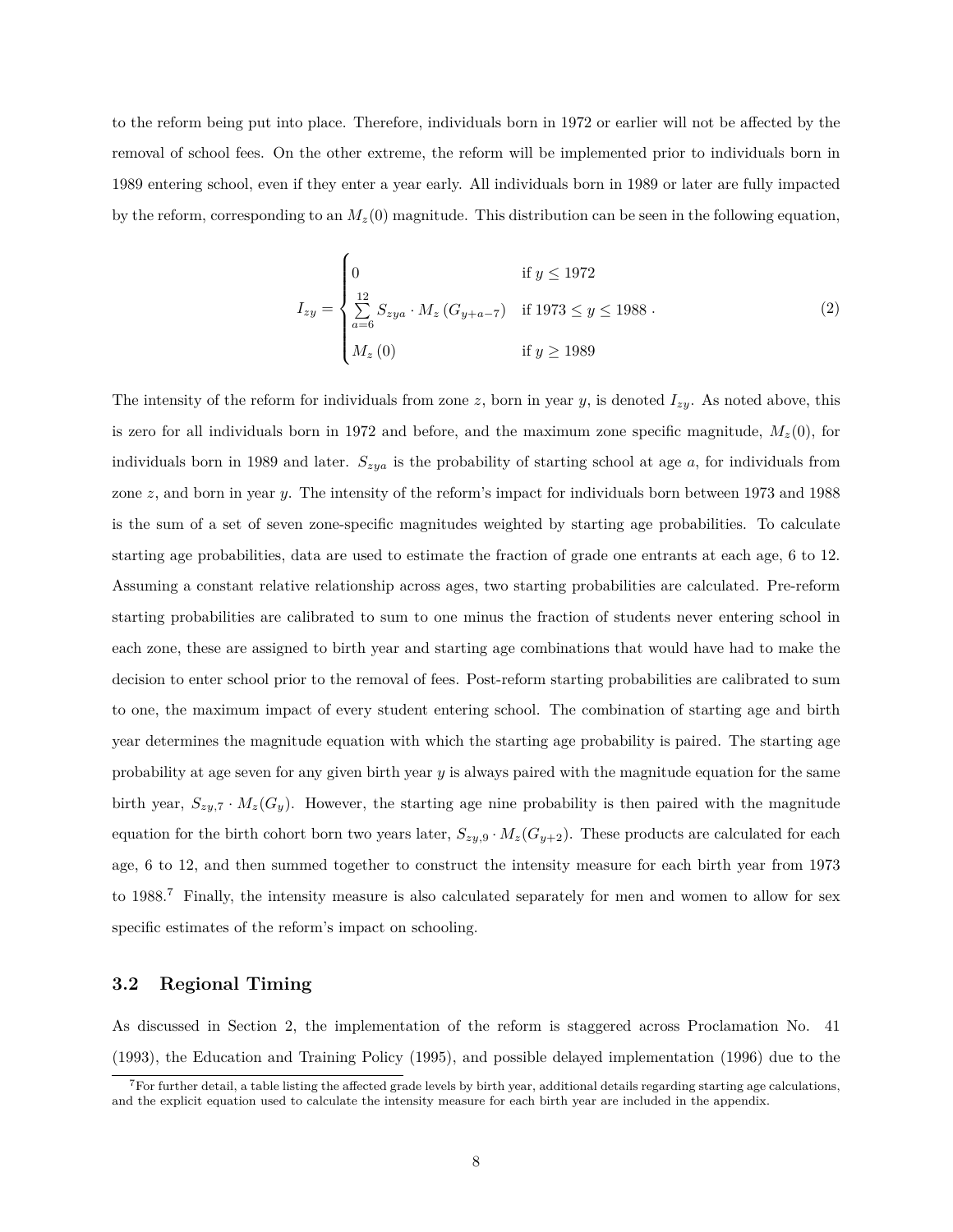decentralized government structure put into place by the transitional government [\(World Bank,](#page-20-3) [2009\)](#page-20-3). An objective method is constructed to identify the timing of the reform's implementation in each of the country's 11 regions. Pre-reform (1989 to 1992) regional level enrollment data are used to construct predicted levels of grade one enrollment for the next four years [\(Ministry of Education,](#page-20-8) [1995,](#page-20-8) [1996,](#page-20-9) [2000\)](#page-20-10). For each region, the annual grade one enrollment level is then compared to the predicted level of enrollment; the post-reform period is set to begin in the year with the largest increase of this relative measure.[8](#page-10-0) To ensure that the estimates seen in the following section are not dependent on this definition of implementation, additional estimates are shown using a staggered implementation of the reform. The estimates that allow for gradual implementation use the same distance above the predicted enrollment level for the years 1993 to 1996, and assume no implementation prior to 1993 and full implementation no later than 1996.

The national capital of Ethiopia, Addis Ababa, does not follow the same pattern of increase as the other regions throughout the country. As seen in Figure [2,](#page-21-1) the increases in enrollment in 1993 and 1995 are prevalent in the non-Addis Ababa regions of the country, but the same spikes in enrollment do not occur in the capital. In fact, enrollment levels remain relatively consistent throughout this time period. Furthermore, this consistency in enrollment in Addis Ababa holds true for grades one through eight [\(Ministry of Education,](#page-20-8) [1995,](#page-20-8) [1996,](#page-20-9) [2000\)](#page-20-10). This suggests the possibility that the reform was either not needed, or may not have occurred, in the capital. This is taken into account by setting the intensity measure for Addis Ababa equal to zero; alternative estimates are also shown calculating the normal intensity measure described by equation [\(2\)](#page-9-1) for the Addis Ababa region.

#### **4 Data and Estimation**

#### **4.1 Data**

This study uses individual-level data from three main sources. Ethiopian census data for the years 1994 and 2007 include information on 5 million and 7.4 million Ethiopians, respectively. These data were collected by the Ethiopian Central Statistical Agency, and made available as part of the Integrated Public Use Microdata Series (IPUMS) International by the Minnesota Population Center. Data from the 1994 census are used to construct baseline education levels and starting age probabilities in each zone. Data from the 2007 census are used to estimate the paper's main education results, and are supplemented with data from the 2005 and 2011 rounds of the Demographic and Health Survey (DHS), and the 2014 Living Standards and Measurement Study (LSMS). Each of these datasets includes information that enables household location to be determined

<span id="page-10-0"></span><sup>8</sup>For the eleven regions the reforms are set as follows: Tigray 1993, Afar 1993, Amhara 1995, Oromiya 1995, Somalia 1993, Benishangul Gumuz 1993, Southern Nations, Nationalities, and Peoples' Region 1995, Gambella 1993, Harari 1995, Addis Ababa 1995, and Dire Dawa 1996.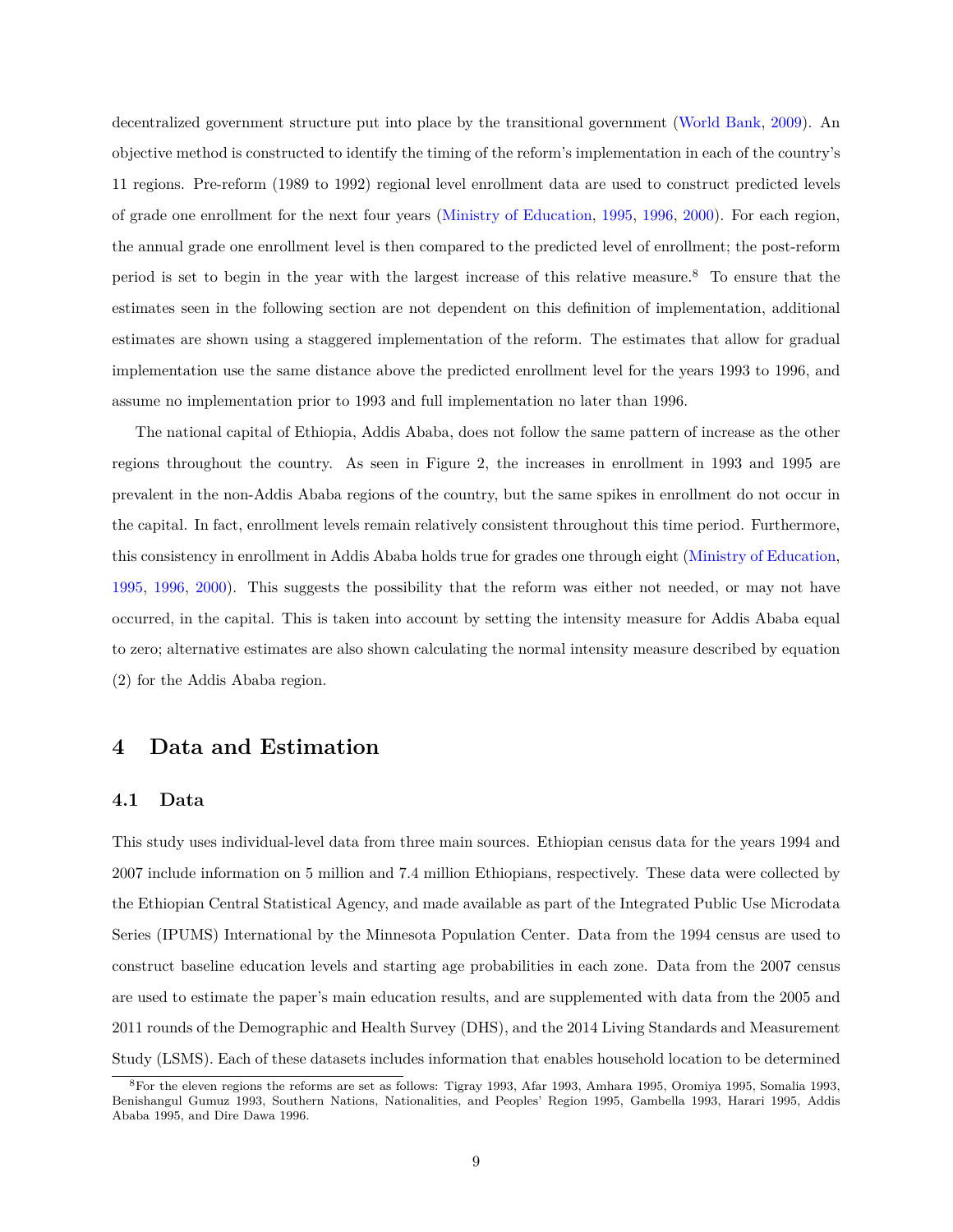at the second administrative level of Ethiopia, the zone. Census data include time consistent definitions of household location within each zone; household zones using the DHS and LSMS surveys are determined by mapping survey cluster GPS location onto maps of zone-level boundaries.[9](#page-11-0) This information is further crossreferenced with recorded cluster location in the LSMS; zones are not explicitly recorded in the Ethiopian DHS. Each dataset also includes information on individual's years of schooling, sex, and age; this is the only information needed to identify and estimate the impact of the reform.

Each of the datasets has a unique set of strengths, and testing that the effect of the education reform can be identified across all of the surveys provides important evidence that the model is capturing a change that occurred in Ethiopia. Although the 2007 census only collects a small amount of information on each individual, it collects the information necessary to measure the impact of the reform on schooling, and includes thousands of observations in every zone. The census and LSMS do not explicitly ask for birth year, it is inferred using the respondent's age and the year of the survey. The DHS explicitly records birth year, cross checks this information with other dates and ages in the survey to correct for errors, and records the depth of the respondent's knowledge of their birth year. Only 73 percent of respondents are able to report their birth year; it is imputed using age information for the remaining respondents. Due to the importance of the timing of when an individual was born to this study, it is extremely beneficial to have a subsample of respondents with information that has a higher likelihood of being accurate. In the census and DHS, the place of one's childhood education is not explicitly known, but region of birth data in the LSMS suggests that today's location is likely a good approximation. Data from the LSMS demonstrates that 86 percent of respondents born between 1972 and 1989 still live in their region of birth. This information is used to show that estimates for the full sample are similar to those for respondents who remain in the region in which they were born. Furthermore, this information is used to adjust for migration in an alternative construction of the identification variable, again yielding similar estimates.

#### **4.2 Summary Statistics**

Relevant summary statistics, using data from the 2007 census, are shown in Table [1.](#page-23-0) Data are shown for the 1972 birth cohort, the first entirely pre-reform cohort, and the 1989 birth cohort, the first fully post-reform cohort. These cohorts bookend the range included in the baseline set of estimates in the following sections. The average intensity measure is shown in the first row, for the full sample on the left-hand side of the table, and then separately for men and women. The intensity measure is always zero for the pre-reform 1972 cohort, and larger for women in the 1989 cohort. As can be seen in the second row, education levels in the

<span id="page-11-0"></span><sup>9</sup>Matching to map boundaries is done with two sources. Zone level boundaries are obtained from IPUMS International [\(2015\)](#page-20-11) and the Food and Agriculture Organization GeoNetwork's Global Administrative Unit Layers (GAUL) maps [\(2016\)](#page-19-11).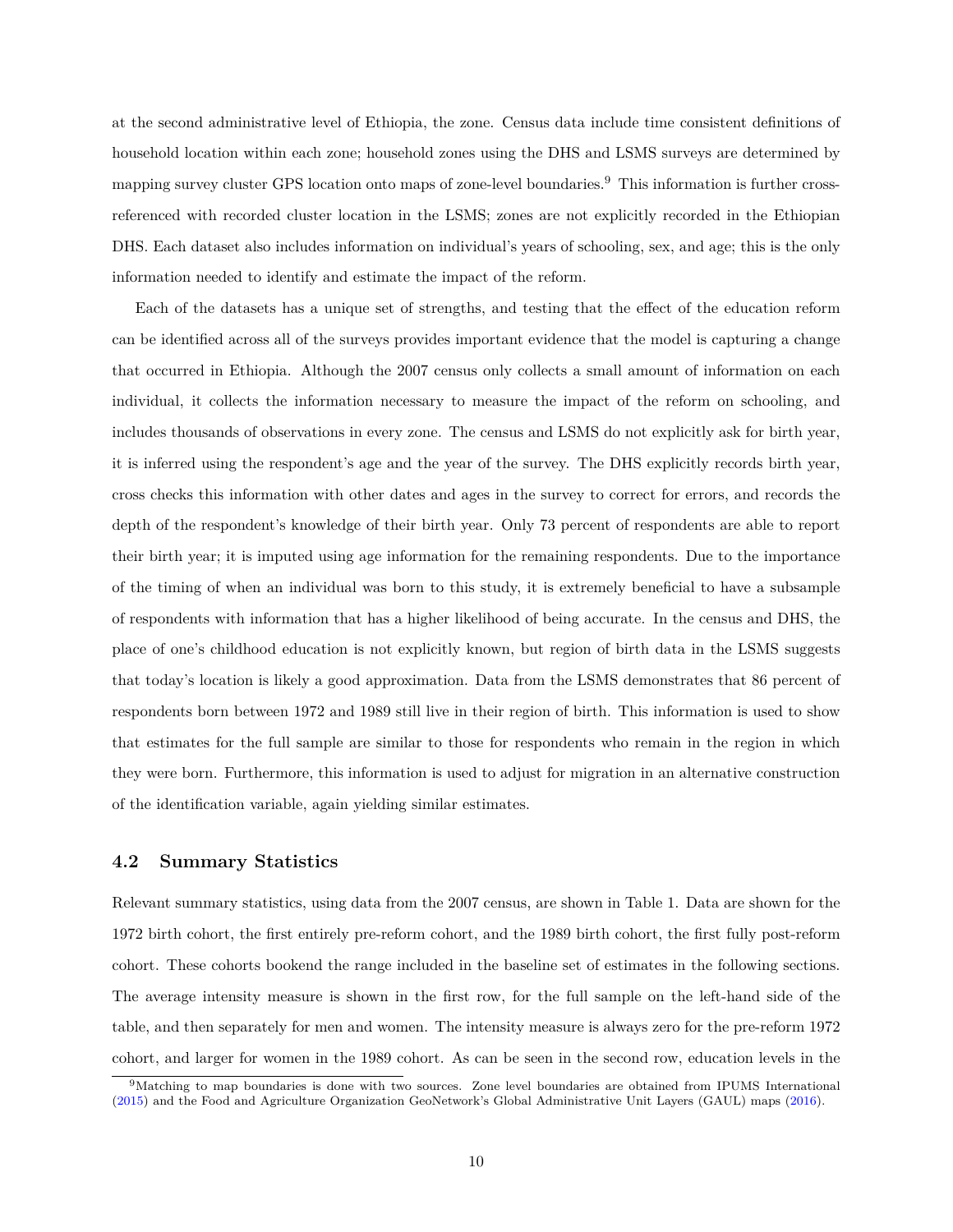pre-reform period are exceedingly low. From an average of about one year of schooling for women born in 1972, to just under three years of schooling for men born in the same year. These low levels of schooling lead to a large potential impact of the reform, and average full intensity estimates of 1.41 and 1.22 for women and men, respectively. Over this time period, education increased for women and men both, an increase of 1.78 years for women, and 0.91 years for men. Because average education rates are so low in the pre-reform period, increasing average years of schooling in this range could have a significant effect on literacy rates. An initial look at the data reinforces this understanding. Early literacy rates were much lower for women in the earlier cohorts (0.21 vs. 0.50), but increased nearly twice as much as the male literacy rate over this time period. In addition to a basic measure of learning, such as the literacy rate, there is consistent growth across the entire sample for the fraction of individuals completing eighth grade (9 percentage points), and a reduced increase in the completion of ninth grade (5 percentage points).

The evolution of the two key variables, years of schooling and *Izy*, are shown in Figure [3.](#page-22-0) Years of schooling data are plotted using three-year averages taken from the 2007 census. The initial changes in the instrument occur slowly for birth cohorts from 1972 to the early 1980s. In the construction of the intensity measure, all school entrants for these birth cohorts are assumed to be making their school entry decision prior to the reform; therefore, the impact of the reform is entirely dependent on keeping would-be-dropouts in school longer. There is little growth in years of schooling for cohorts through 1980, but the 1981 and 1982 cohorts outpace the predicted change. In the *Izy* model, the first cohort possibly making their entry decision after the implementation of the reform is the 1982 cohort, entering at age 12. This suggests that expanding the model to consider entrants at older ages would likely not account for the divergence for these birth cohorts. The performance of the model matches key points in the data for the birth cohorts between 1983 and 1989. For example, the large jump priors to the 1983, 1985 and 1987 cohorts. Overall the comparison in Figure [3](#page-22-0) demonstrates that the estimated implementation of the reform, as shown by *Izy*, reasonably tracks the observed evolution of schooling in Ethiopia.

#### **4.3 Estimating Equation**

The central model of this paper examines the relationship between the estimated intensity measure from equation [\(2\)](#page-9-1), and years of schooling. The model exploits both the geographic and temporal variation built into the construction of the intensity measure to identify gains in schooling from a national level reform in a developing setting. The estimates used in this paper are from an ordinary least squares model that is defined by the equation

<span id="page-12-0"></span>
$$
Y_{izy} = \alpha + I_{zy}\beta + \tau_y + \delta_z + X_{izy}\theta + \epsilon_{izy}.
$$
\n(3)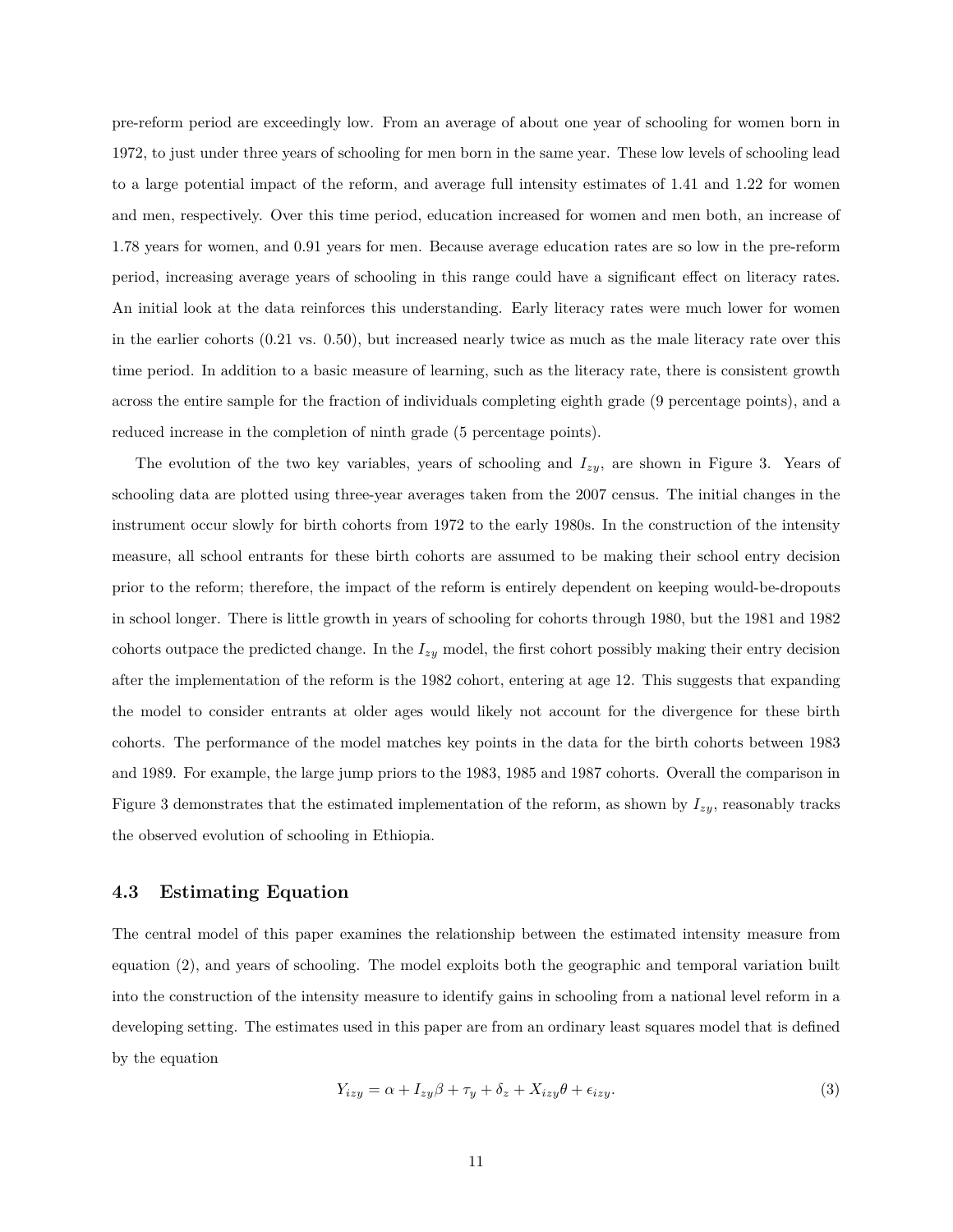The dependent variable is *Y* , generally years of schooling, for individual *i*, born in year *y*, from zone *z*. *β* is the coefficient of interest, and *Izy* is the zone and birth year specific estimated intensity of the reform which is calculated by exploiting geographic variation in the zone-specific pre-reform education levels, and the timing of the reform. *Izy* is scaled to equal one when six years of school, the length of pre-reform primary school, are provided free of fees; therefore, *β* can be interpreted as the increase in years of schooling generated by providing free primary education.  $\tau_y$  is a set of birth year fixed effects that capture any secular changes occurring across Ethiopia in any given year, and  $\delta_z$  is a set of zone-specific fixed effects capturing any time invariant characteristics that impact schooling. *Xizy* is a vector of individual level covariates that could include a cubic for age when multiple survey rounds are part of the sample, a dummy for sex when both men and women are included in the sample, or region of birth. It is important that these covariates are either constant over an individual's lifetime or are determined prior to schooling decisions being made. Estimates are weighted using sampling weights provided by the surveys, and standard errors are clustered by zone to allow for within zone correlation [\(Bertrand et al.,](#page-19-12) [2004\)](#page-19-12).

#### **5 Results**

#### **5.1 Baseline Estimates**

Baseline estimates of the effect of the education reform on years of schooling in Ethiopia are shown in Table [2.](#page-24-0) All nine samples include birth cohorts from 1972 to 1989, the narrowest band of birth cohorts possible that fully captures the reform. The intensity measure  $(I_{zy})$  is constructed using both male and female observations to estimate the results in Panel A, and using only the respective sex specific data for the estimates in Panel B and Panel C. All nine estimates, using three separate sources of data, find that the reform led to a statistically significant increase in years of schooling. Estimates for the full sample are shown in Panel A; the model estimates that fee-free primary school led to an increase of between 1.121 and 1.767 years of school. Estimating the model separately for both women (Panel B) and men (Panel C) again yields strong evidence of an increase in schooling generated by the reform in Ethiopia.

Three additional observations come from the results seen in Table [2.](#page-24-0) First, precision of birth year matters. The intensity measure assigned to an observation is partially dependent on the timing of their birth. The DHS survey specifically attempts to accurately measure year of birth information, and flags imputed results. Additionally, the estimates in column (2) include only individuals that were able to identify their year of birth.<sup>[10](#page-13-0)</sup> Estimates for the DHS sample are generally larger, suggesting that measurement error in the year of

<span id="page-13-0"></span> $10$ Of the DHS sample, 73 percent are able to report their year of birth information. Estimates using the full DHS sample are included in Appendix Table [A2.](#page-33-0)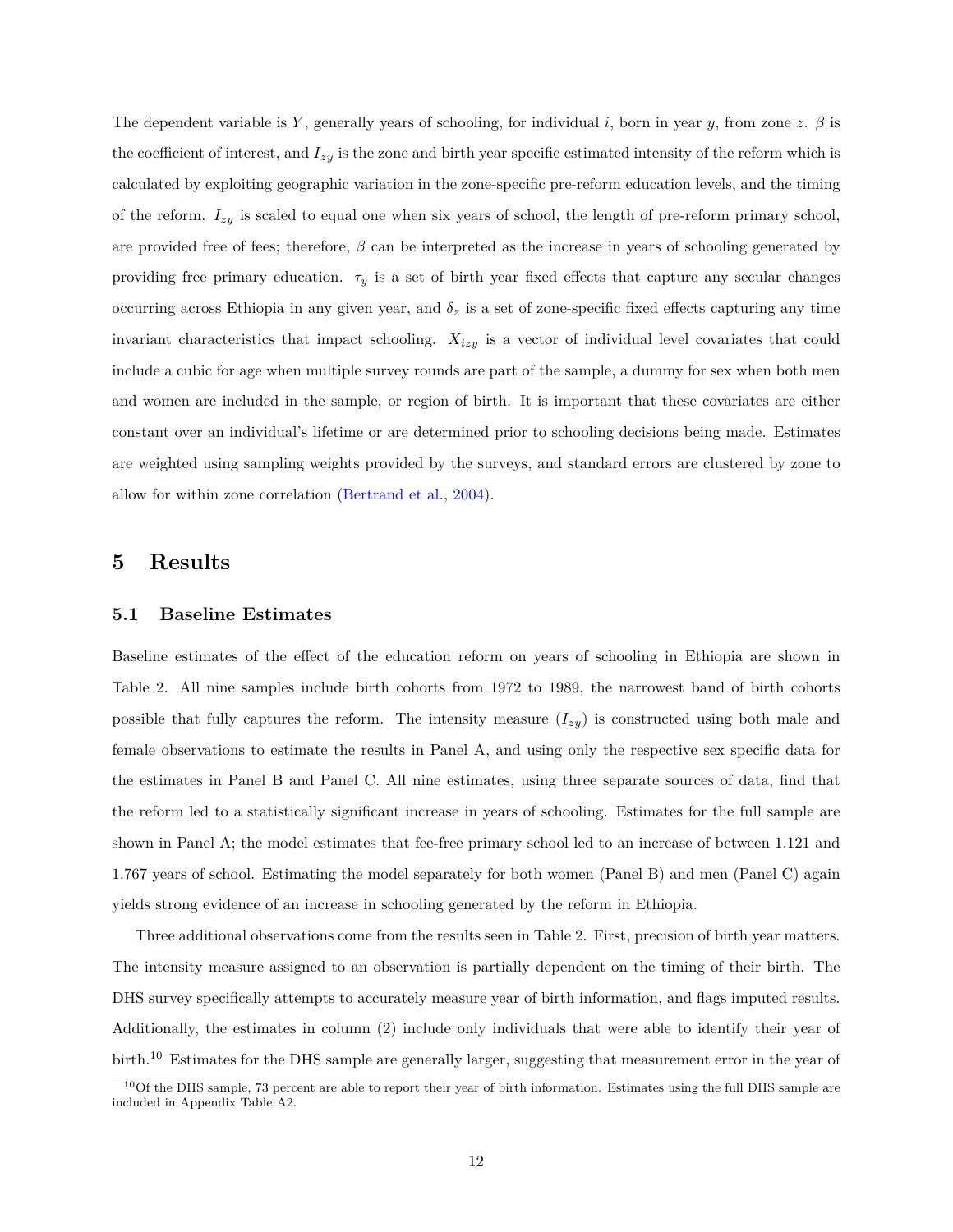birth may be biasing results towards zero. Although larger, this is a reason to think that the DHS estimates may be more accurate. The second observation is that the gender patterns observed in the first two columns, for the census and DHS, are very similar, and match the ex-ante expectation based on the growth in means of years in schooling seen in Table [1.](#page-23-0) The estimate for the overall sample from the LSMS is similar to the other two sources; however, caution is warranted when interpreting the breakout by gender. Finally, F-statistics are shown for all nine estimates in the table. Although developing this straightforward identification is an important addition to the literature, this method can be useful beyond its applications to measuring the impact of education reforms if the identification is strong enough to be used as an instrument in a two-stage least squares model. The F-statistics shown in Table [2](#page-24-0) demonstrate that the intensity measure would be a strong instrument when using the full sample from any of the three datasets, and for any of the three gender breakouts when using the DHS. This suggests that this method, when studying Ethiopia, can be used to examine how education affects any number of important outcomes.

Using the full sample, estimates in Table [3](#page-25-0) demonstrate that the results are not dependent on sample selection or key assumptions made in the construction of the intensity measure. Estimates in Panel A expand the birth cohorts included in the sample by an additional three years in either direction. Estimates in Panel B include a fully calculated intensity measure for Addis Ababa. The estimates in Panel C utilize a reconstructed intensity measure that allows for the possibility that the policy was implemented over time, between 1993 and 1996. The pace of implementation is calculated relative to the predicted enrollments levels from section [3.2,](#page-9-2) and calculated separately for each region. Across all three panels and datasets, the estimates remain statistically significant at the 99 percent level for eight of the nine estimates. This demonstrates that the estimates from Table [2](#page-24-0) are not reliant on the specific assumptions used to construct the intensity measure, or the sample range employed.

#### **5.2 Migration Adjustments**

Of the three data sources used to test the robustness of the intensity measure, the LSMS adds significant value due to its inclusion of birth region information. An intensity measure constructed using zone of birth data would be ideal. However, LSMS data provide evidence that internal migration is not overly prevalent during this time period; more than four-fifths of the sample lives in their region of birth. In addition to this, Ethiopia is divided across strong ethnic and linguistic divides that provide an additional barrier to movement. Important information available from the LSMS can still be used to examine whether internal migration may be biasing the previous estimates. Estimates shown in Table [4](#page-26-0) are all generated using the full sample of LSMS data. Estimates in column (1) simply add a set of region of birth fixed effects to the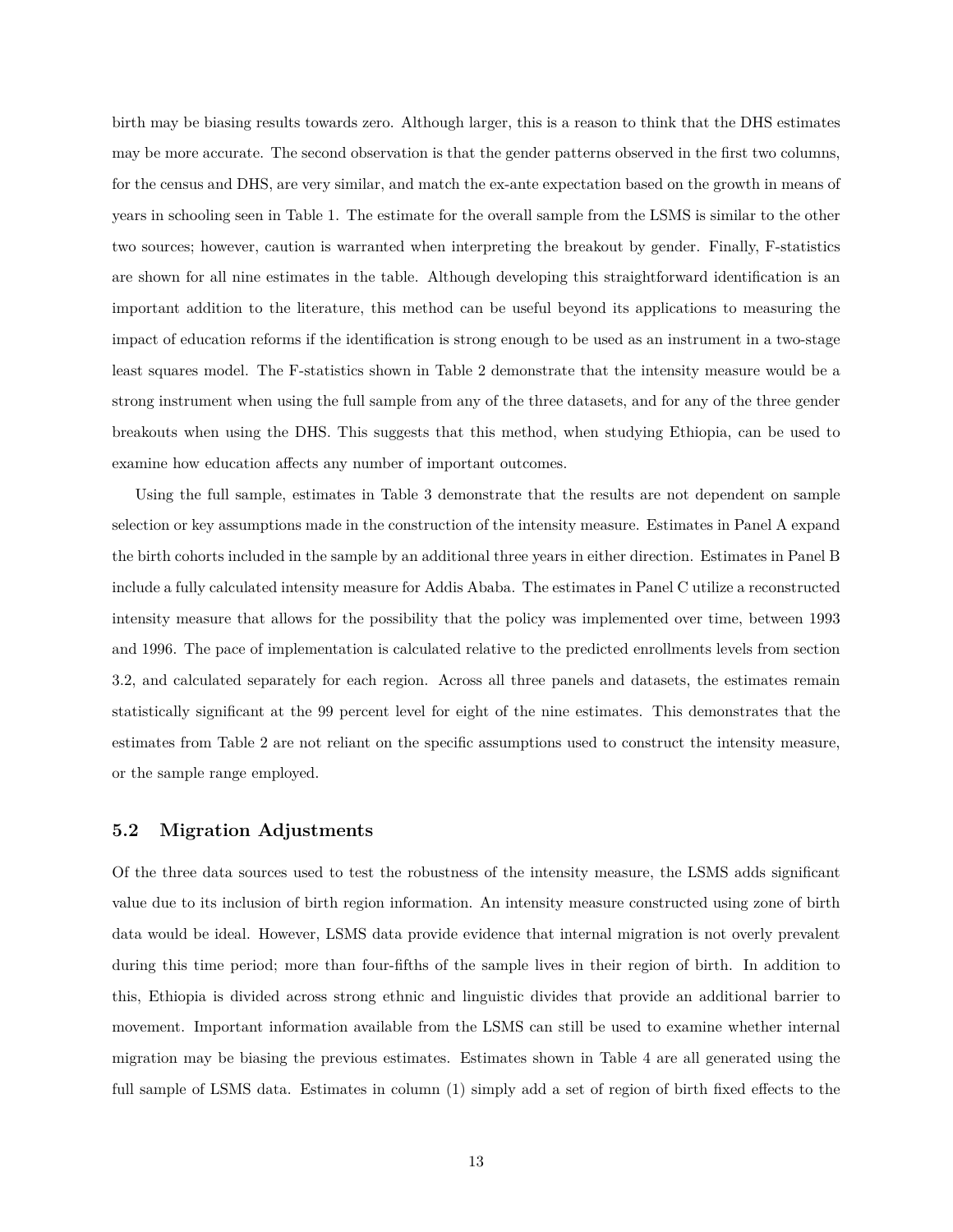original model. The estimates in column (2) include only individuals who remain in their region of birth, 86 percent of the sample. The estimates in the third column utilize a migration adjusted intensity measure. To construct this new measure, province level intensity calculations were made following the same process described in section [2,](#page-9-1) and allocated using the following three rules: (1) the intensity value is birth zone if zone of birth is a major urban zone (Addis Ababa, Harari, or Dire Dawa), (2) value is region of birth average if currently living in a major urban zone that is not zone of birth, or if living in zone that does not border region of birth, (3) value is original  $I_{zy}$  if living in region of birth or zone bordering region of birth.<sup>[11](#page-15-0)</sup> All three estimates remain statistically significant, and very similar to the baseline estimate from column (3) of Panel A in Table [2.](#page-24-0) The largest difference is a reduction of one-tenth of one year of schooling, in column (2) of Table [4.](#page-26-0) The F-statistics also remain above ten for the two estimates that include the full sample. This is evidence that it is unlikely that the estimates from the previous tables are being biased by misallocation of the intensity measure due to migration within Ethiopia.

#### **5.3 Literacy and Advancing to Grade 8 and Grade 9**

A consistent point of contention regarding this type of "big-bang" reform is that while it may improve the quantity of education provided, it has a detrimental impact on the quality. This sentiment is likely true, but positive changes generated by bringing new students to the classroom may outweigh reductions in quality to the existing education. Literacy can be used to test whether the increase in years of schooling found in the previous results led to increased levels of education. Especially at the lower levels of education seen in the pre-reform period, it seems that increasing schooling off a pre-reform base of two years could potentially lead to large increases in literacy. Estimates using literacy as the dependent variable in equation [\(3\)](#page-12-0) are shown in Panel A of Table [5.](#page-27-0) They estimate that the reform led to an increase in the literacy rate of between 8.6 and [12](#page-15-1).6 percentage points, and all three estimates are statistically significant.<sup>12</sup> These results are roughly a 30 percent increase in the literacy rate compared to the baseline level of the 1972 cohort.<sup>[13](#page-15-2)</sup> This is initial suggestive evidence that the post-reform quality of education remained high enough to lead to a significant increase in learning that would have not otherwise occurred.

An additional way to examine this question of education quality is to exploit a characteristic of the reform in Ethiopia. Progression past grade eight required completion of an exam both before and after the reform. This provides a second setting in which the quantity-quality balance can be seen and evaluated. The

<span id="page-15-0"></span> $11$ Rule 1 is prioritized, and Rule 2 is prioritized over Rule 3. Note that Addis Ababa, Harari, and Dire Dawa function as both zones and regions. If born in these regions, then zone-specific intensity measure is known for zone of birth.

<span id="page-15-1"></span> $^{12}$ Marginal probit estimates are larger for all three datasets ranging from 0.117 to 0.15, and remain statistically significant at the 99 percent level for the census and DHS, and at the 90 percent level for the LSMS.

<span id="page-15-2"></span> $13$ Literacy rate estimates for the female sample are above 0.1 for all three samples, and statistically significant at the 99 percent level. This magnitude of increase suggests the reform led to at least a 50 percent increase in the national literacy rate for women. Estimates for men range from 0.055 to 0.083, and remain statistically significant for the census and DHS samples.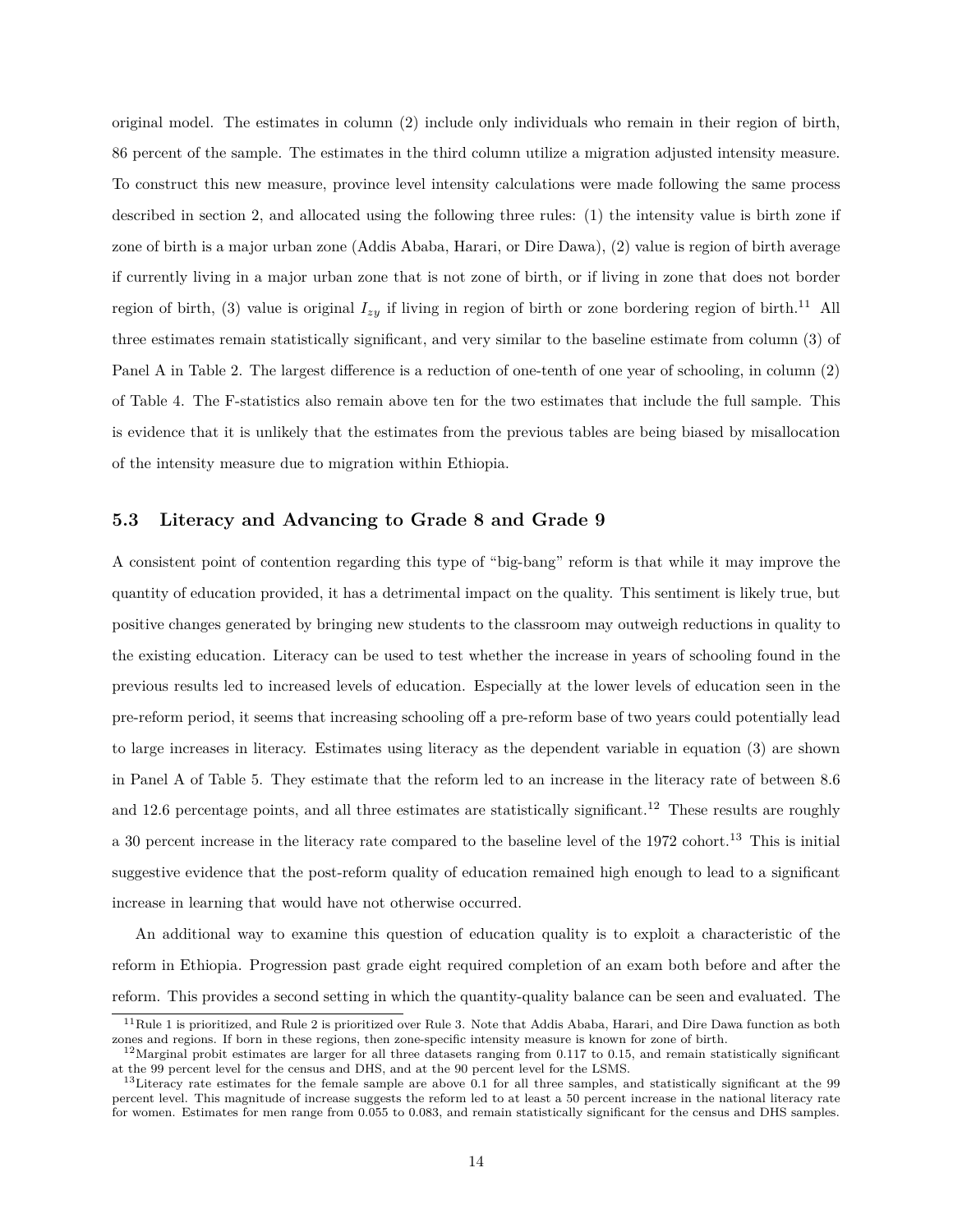dependent variable in Panel B of Table [5](#page-27-0) is an indicator equal to one if the respondent completed at least eight years of school, and in Panel C the dependent variable is equal to one if the respondent completed at least nine years of schooling. Estimates are again calculated using the model described in equation [\(3\)](#page-12-0). Estimates in Panel B demonstrate that the reform increased the likelihood of completing at least eight years of school by between 5.8 and 10.5 percentage points.

The increase in grade eight completion can be thought of as the expected "quantity effect" that has been evident throughout the paper. In both states of the reform, these students then had to pass an exam to be eligible to continue to, and potentially complete, grade nine. If post-reform students perform better on the exam (increased quality), any increase in grade nine completion should be larger than the increase in the grade eight completion rate. If the opposite is true, and the increase is smaller for grade nine, this would be evidence that the quality of the education may be declining. However, this then raises an important secondary question, has completion of grade nine increased due to the reform ("quantity effect" > "quality") effect"), or declined ("quantity effect" < "quality effect")? Even in the presence of a decline in quality (a smaller effect on grade nine relative to grade eight), it remains possible that the overall effect of the reform is positive and the increased enrollment outweighs a decline in quality. The estimates in Panel C of Table [5](#page-27-0) help provide insight to the answer for these questions. For both the census and DHS estimates, the increase in grade nine completion is less than the increase in grade eight completion. This suggests a higher failure rate on the post-grade eight exam, a lower quality. The LSMS again diverges, but actually shows a larger increase in grade nine completion.<sup>[14](#page-16-0)</sup> At the very least, there is no evidence of a decline in quality that is so extreme that it outweighs the increase in the number of students entering and progressing through school. Both the literacy and grade completion estimates provide important suggestive evidence that a sufficient level of quality persists in the post-reform period.

#### **5.4 Placebo Estimates**

As a general trend, education levels throughout Africa have been increasing in recent years. Although the inclusion of two dimensions of variation helps to alleviate concerns that the estimates for Ethiopia are only capturing this secular increase in education, some level of concern could remain. To address this, an intensity measure is calculated for four additional countries for whom recent data are available, where no reform occurred during the 1990s, but following the equations that define the timing of the Ethiopian reform's implementation. This simulates the same reform measured in Ethiopia being implemented in four alternative settings. Finding similar estimates would suggest that the results shown in this paper are driven

<span id="page-16-0"></span><sup>&</sup>lt;sup>14</sup>Probit estimates across all six grade eight and grade nine estimates are statistically significant at the 99 percent level. Marginal probit point estimates suggest grade eight results between 0.086 and 0.103, and grade nine estimates ranging between 0.056 and 0.082. All three grade eight estimates are larger, with differences ranging from 0.004 to 0.03.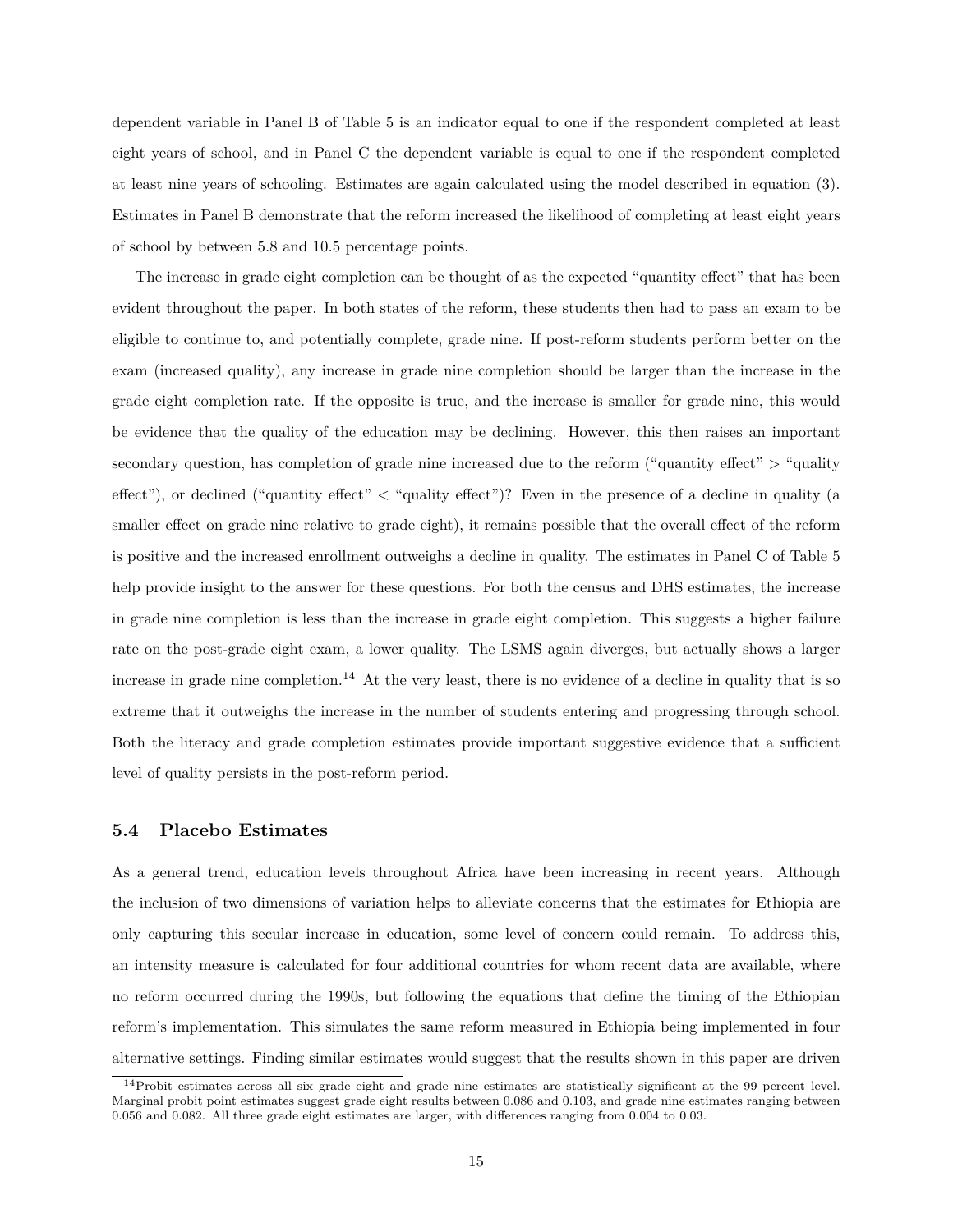by general increases in education that are not specific to Ethiopia. Intensity measures from Kenya (which borders Ethiopia to the southwest), Tanzania, Zambia, and Mali are calculated using census data from each country.[15](#page-17-0) Kenya was chosen due to its proximity to Ethiopia, Mali for its similar pre-1990s education level, and Tanzania and Zambia were added as additional checks that fit the necessary conditions mentioned above. These intensity measures are then paired with the most up to date datasets available, the 2008/9 and 2014 DHS from Kenya, the 2007/8 (AIDS Indicators Survey) and 2010 DHS from Tanzania, the 2010 census from Zambia, and the 2009 census from Mali; equation [\(3\)](#page-12-0) is used to estimate whether the placebo intensity measures predict increases in schooling similar to those found in Ethiopia. The estimates are shown in Table [6;](#page-28-0) Panel A includes estimates for a simulated 1993 implementation, and Panel B for a simulated 1995 implementation. Additionally, to mimic the zero intensity measure in Addis Ababa, the intensity measure in each country's urban center is also set equal to zero.<sup>[16](#page-17-1)</sup> There is no evidence of a large increase in years of schooling linked to the misplaced intensity measures in any of the countries, for either timing of the reform. The largest positive estimate is 0.237, from the Kenyan DHS; it is about one-fifth of the smallest estimate from Ethiopia, and only 13 percent as large as the corresponding increase using the Ethiopian DHS. For Mali, where an individual born in 1972 averaged only 1.58 years of schooling, the coefficient estimates are large, statistically significant, and negative. This could signify an increased unlikelihood for areas that are in the extremes in regard to education, as Ethiopia was in the early 1990s, to have convergence in education levels without such a significant effort to improve the system. Most importantly, there is no evidence from these regressions that the model is capturing general trends in schooling improvements; large positive estimates were only found in Ethiopia, in the presence of an education reform.

#### **6 Conclusion**

Using both temporal and geographic variation to identify the effect of the education reform in Ethiopia, the model shows that the removal of school fees led to large increases in schooling. The reform is found to have increased the average Ethiopian's schooling by more than one additional year. The estimates are shown to be robust across a number of specifications and migration adjustments. The reform is also found to have increased literacy rates by nearly 30 percent. The method of identification is replicated in four alternative African countries, countries in which no contemporaneous education reform took place. In none of these countries is there evidence of a similar increase in education, further isolating the Ethiopian reform as the cause of the increase in years of schooling.

The magnitude of the increase in schooling that occurred in Ethiopia due to the reform is difficult to

<span id="page-17-0"></span><sup>15</sup>Census data are from Minnesota Population Center's IPUMS [\(2015\)](#page-20-11).

<span id="page-17-1"></span><sup>16</sup>Estimates allowing variation in the urban centers are shown in Appendix Table [A5.](#page-35-0)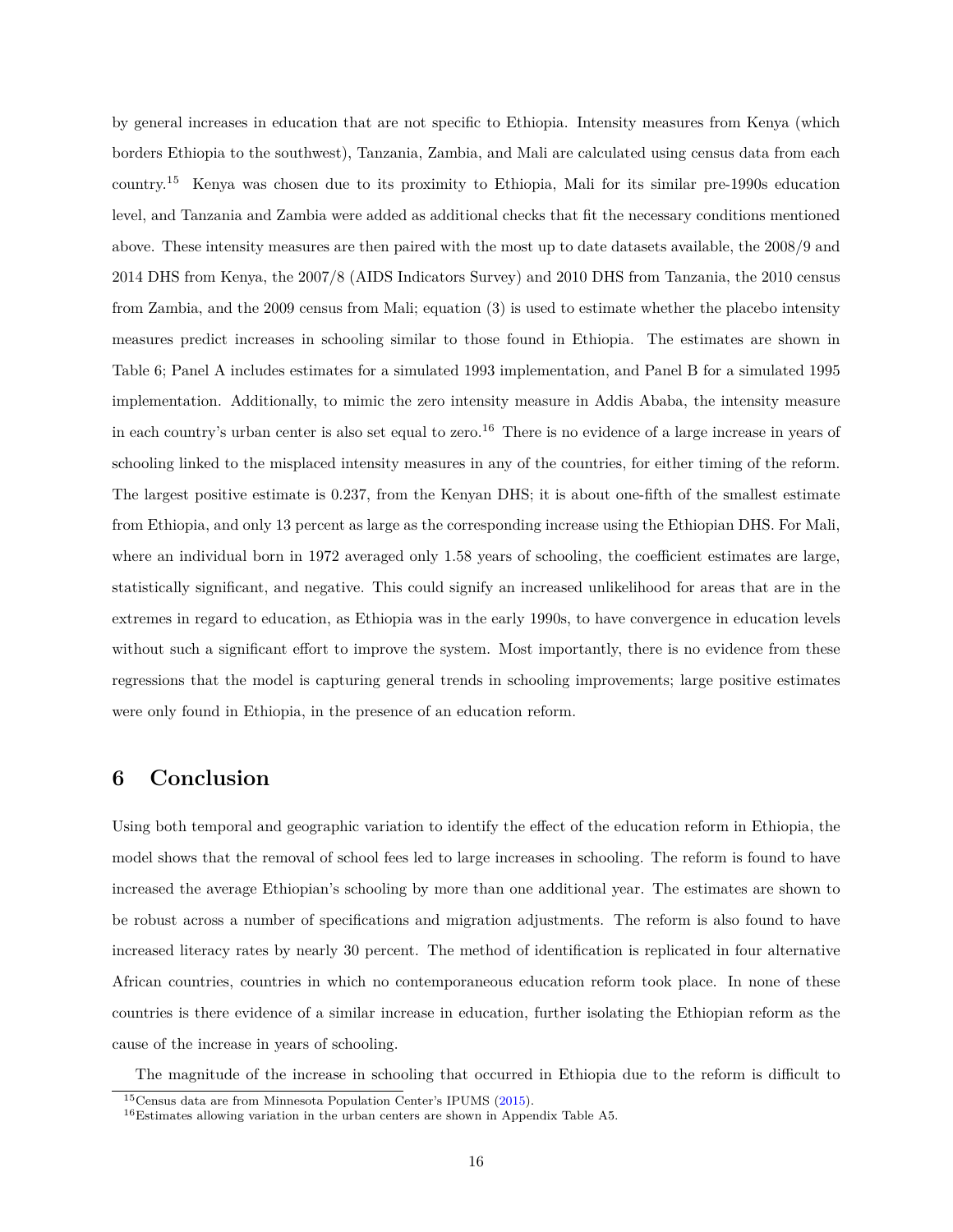overstate. The reform increased schooling by 50 percent over the baseline level of the 1972 cohort. To put this into perspective, the size of external intervention necessary to cause this kind of national change is unimaginable. In 1995, there were 26 million Ethiopian children under the age of 14. Consider a scenario in which it were possible to construct an education program that would guarantee every student who entered would complete eight years of primary school, and assume that the pre-reform level of schooling was two years, on average. Although the itself program is unrealistic, no program can promise completion, the scale of this type of program would need to be impossibly large. If this program were to be implemented in Ethiopia, and it had a target of increasing schooling by 1.2 years (the median estimate from Table [2\)](#page-24-0), on average, for all 26 million children, the program would have to enroll 5.2 million children.<sup>[17](#page-18-0)</sup> In other words, the magnitude of the reform that occurred in Ethiopia is equivalent to a program that brings one out of every five children in Ethiopia all the way through eight years of primary school.

This paper presents a strategy, using regularly available data, to identify national level schooling reforms in developing settings. This strategy is applied to Ethiopia, and the estimates indicate that the reform led to significantly more schooling. Initial results also show that the increased quantity of schooling led to higher levels of literacy and ninth grade completion. This is suggestive evidence that the increased enrollments outweighed any potential quality loss in education. Future work can expand on this conclusion by utilizing this method of identification to examine whether the fee removal of the early 1990s, and the increased schooling it generated, led to welfare gains for the people of Ethiopia.

<span id="page-18-0"></span><sup>&</sup>lt;sup>17</sup>This calculation comes from solving for x in the following equation.  $3.2 = \frac{26-x}{26} \cdot 2 + \frac{x}{26} \cdot 8$ . The  $26-x$  million students not involved in the program remain at two years of school, and x students enter the pro The goal is to increase the average years of schooling by 1.2 years, from the baseline level of two years, to 3.2 years of school.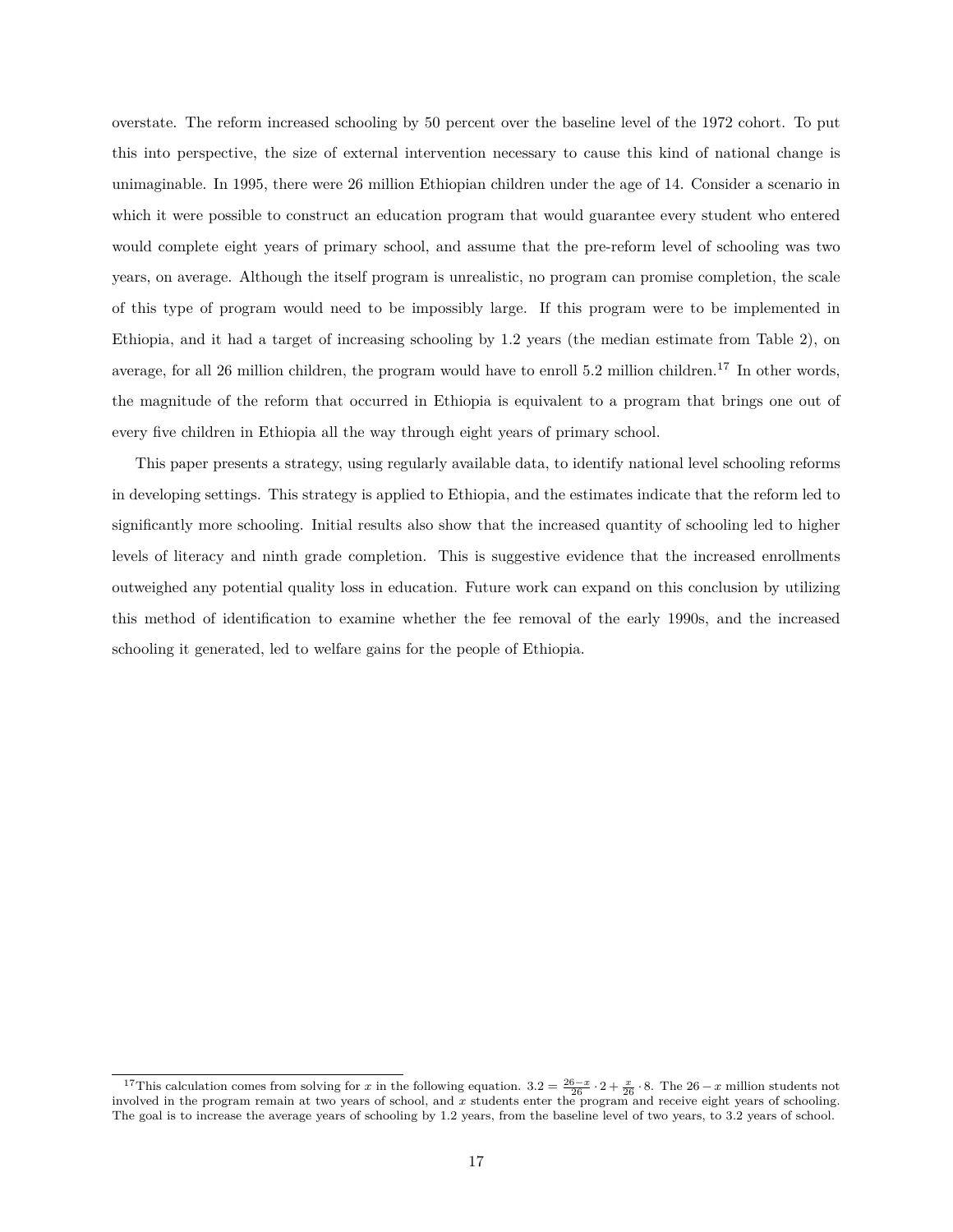#### **References**

- <span id="page-19-4"></span>Agüero, J. M. and Bharadwaj, P. (2014). Do the More Educated Know More About Health? Evidence from Schooling and HIV Knowledge in Zimbabwe. *Economic Development and Cultural Change*, 62(3):489–517.
- <span id="page-19-12"></span>Bertrand, M., Duflo, E., and Mullainathan, S. (2004). How Much Should We Trust Differences-In-Differences Estimates? *Quarterly Journal of Economics*, 119(1):249–275.
- <span id="page-19-8"></span>Bleakley, H. (2010). Malaria Eradication in the Americas: A Retrospective Analysis of Childhood Exposure. *American Economic Journal: Applied Economics*, 2(2):1–45.
- <span id="page-19-13"></span>Cameron, A. C., Gelbach, J. B., and Miller, D. L. (2008). Bootstrap-Based Improvements for Inference with Clustered Errors. *Review of Economics and Statistics*, 90(3):414–427.
- <span id="page-19-0"></span>Deininger, K. (2003). Does Cost of Schooling Affect Enrollment by the Poor? Universal Primary Education in Uganda. *Economics of Education Review*, 22(3):291–305.
- <span id="page-19-6"></span>Duflo, E. (2001). Schooling and Labor Market Consequences of School Construction in Indonesia: Evidence from an Unusual Policy Experiment. *American Economic Review*, 91(4):795–813.
- <span id="page-19-7"></span>Duflo, E. (2004). The Medium Run Effects of Educational Expansion: Evidence from a Large School Construction Program in Indonesia. *Journal of Development Economics*, 74(1):163–197.
- <span id="page-19-3"></span>Elder, T. E. and Lubotsky, D. H. (2009). Kindergarten Entrance Age and Children's Achievement Impacts of State Policies, Family Background, and Peers. *Journal of Human Resources*, 44(3):641–683.
- <span id="page-19-11"></span>Food and Agriculture Organization: GeoNetwork (2016). Global Administrative Unit Layers (GAUL).
- <span id="page-19-5"></span>Grépin, K. A. and Bharadwaj, P. (2015). Maternal Education and Child Mortality in Zimbabwe. *Journal of Health Economics*, 44:97–117.
- <span id="page-19-9"></span>Lucas, A. M. (2010). Malaria Eradication and Educational Attainment: Evidence from Paraguay and Sri Lanka. *American Economic Journal: Applied Economics*, 2(2):46.
- <span id="page-19-10"></span>Lucas, A. M. (2013). The Impact of Malaria Eradication on Fertility. *Economic Development and Cultural Change*, 61(3):607–631.
- <span id="page-19-1"></span>Lucas, A. M. and Mbiti, I. M. (2012a). Access, Sorting, and Achievement: the Short-Run Effects of Free Primary Education in Kenya. *American Economic Journal: Applied Economics*, 4(4):226–253.
- <span id="page-19-2"></span>Lucas, A. M. and Mbiti, I. M. (2012b). Does Free Primary Education Narrow Gender Differences in Schooling? Evidence from Kenya. *Journal of African Economies*, 21(5):691–722.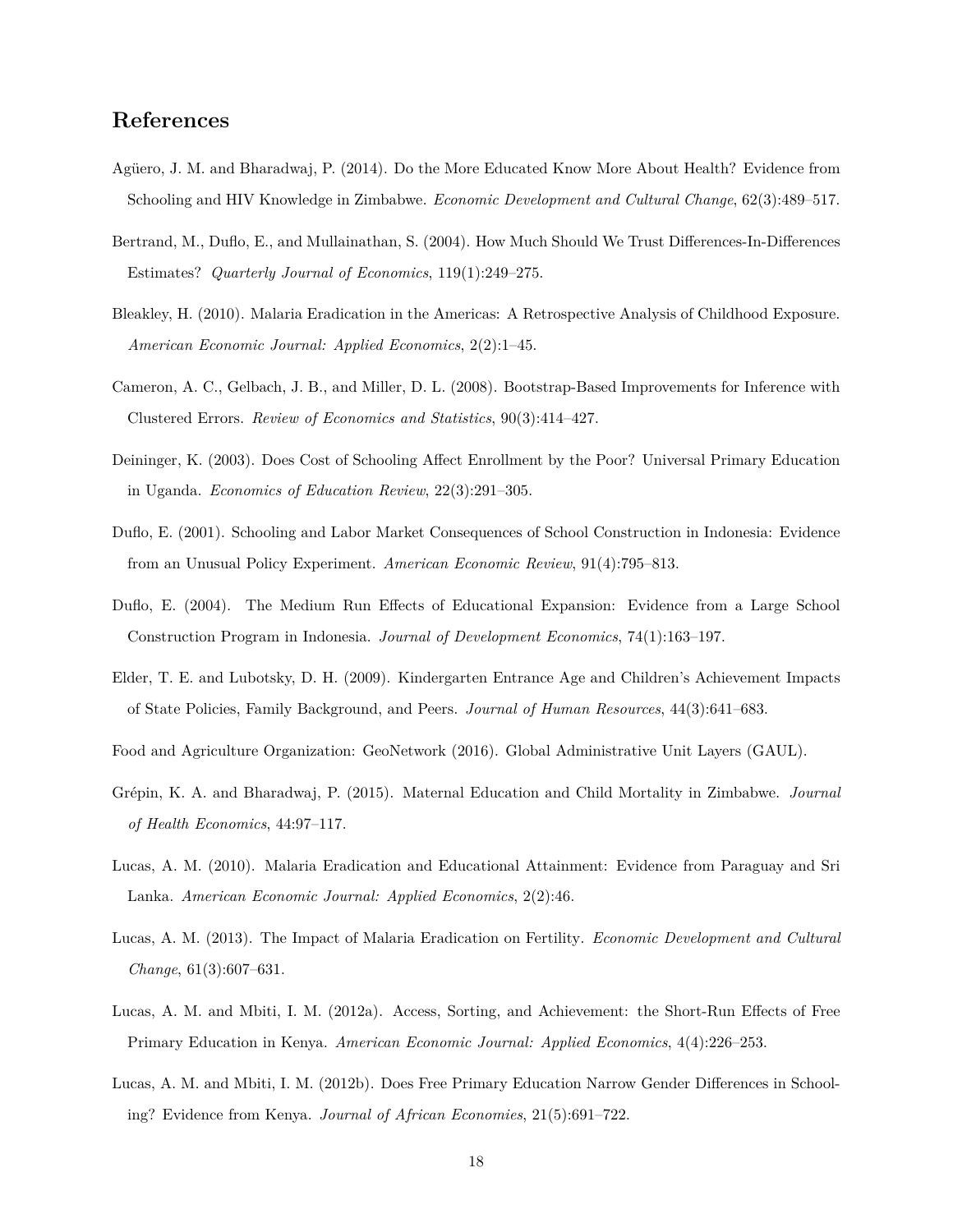- <span id="page-20-0"></span>McCrary, J. and Royer, H. (2011). The Effect of Female Education on Fertility and Infant Health: Evidence from School Entry Policies Using Exact Date of Birth. *American Economic Review*, 101(1):158–195.
- <span id="page-20-8"></span>Ministry of Education (1995). Education Statistics Annual Abstract 1986 EC (1993-94). Technical report, Ministry of Education (Ethiopia), Addis Ababa.
- <span id="page-20-9"></span>Ministry of Education (1996). Education Statistics Annual Abstract 1987 EC (1994-95). Technical report, Ministry of Education (Ethiopia), Addis Ababa.
- <span id="page-20-10"></span>Ministry of Education (2000). Education Statistics Annual Abstract 1992 EC (1999-00). Technical report, Ministry of Education (Ethiopia), Addis Ababa.
- <span id="page-20-11"></span>Minnesota Population Center (2015). International Public Use Microdata Series, International: Version 6.4. [Machine-readable database].
- <span id="page-20-5"></span>Negash, T. (1996). Rethinking Education in Ethiopia. Uppsala. Nordiska Afrikainstituet.
- <span id="page-20-2"></span>Ofcansky, T. P. and Berry, L. B. (1993). Ethiopia, A Country Study. Washington DC. Federal Research Division, Library of Congress.
- <span id="page-20-1"></span>Osili, U. O. and Long, B. T. (2008). Does Female Schooling Reduce Fertility? Evidence from Nigeria. *Journal of Development Economics*, 87(1):57–75.
- <span id="page-20-4"></span>Oumer, J. (2009). The challenges of free primary education in Ethiopia. UNESCO: International Institute for Educational Planning.
- <span id="page-20-6"></span>UNESCO (2007). World Data on Education. Geneva. UNESCO: International Bureau of Education.
- <span id="page-20-3"></span>World Bank (2009). Abolishing School Fees in Africa: Lessons from Ethiopia, Ghana, Kenya, Malawi, and Mozambique. Washington DC. World Bank.
- <span id="page-20-7"></span>Zenebe Gebre, T. (2014). Effects of Mother Tongue Education on Schooling and Child Labor Outcomes. Working Paper.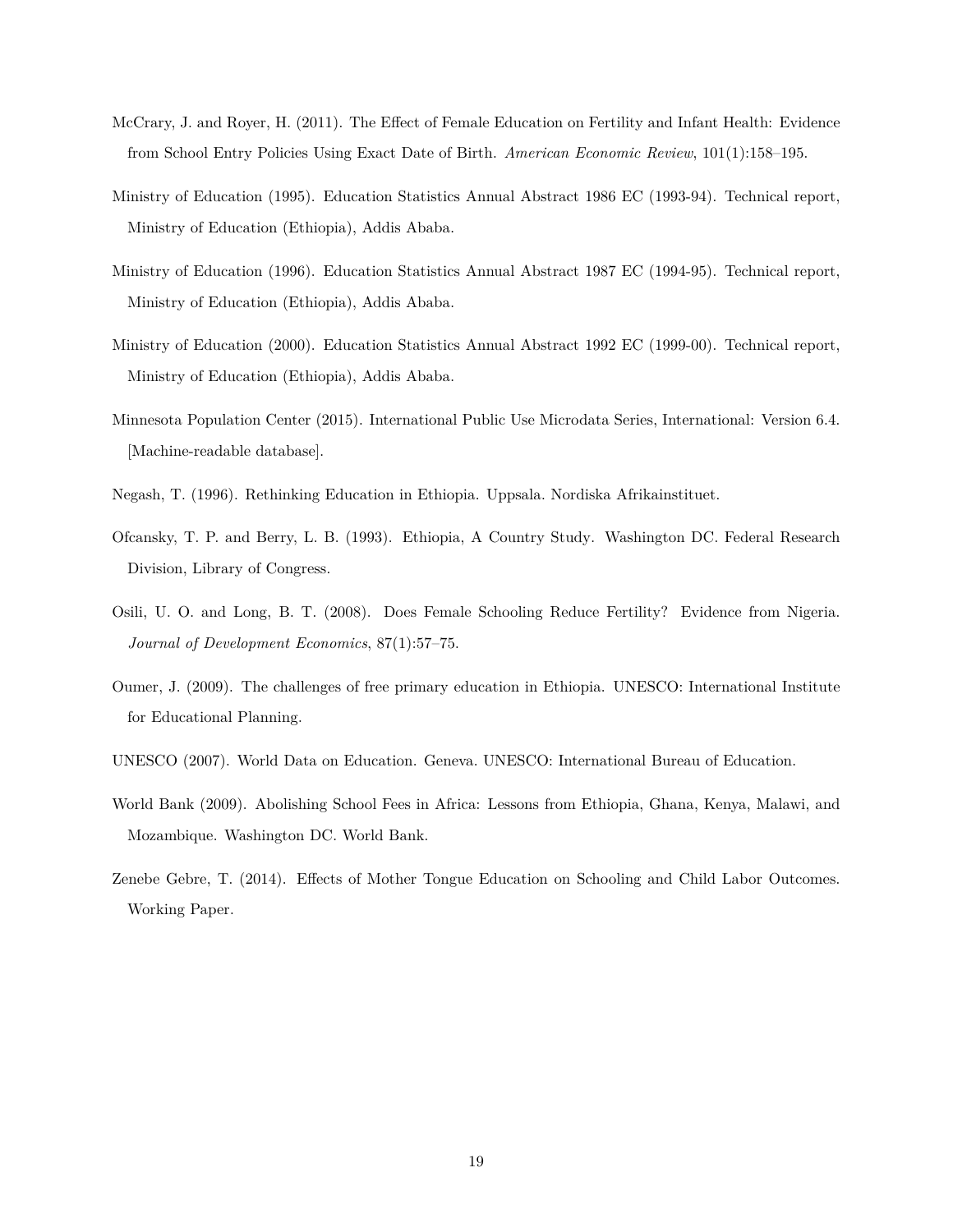## <span id="page-21-0"></span>**Figures**



Note: P41 refers to Proclamation No. 41, and ETP to the education and Training Policy. Source: UNESCO Institute for Statistics.

<span id="page-21-1"></span>

Figure 2: Percentage Change in Grade 1 Enrollment: Addis Ababa vs Rest of Country Source: Ethiopian Ministry of Education [\(1995;](#page-20-8) [1996;](#page-20-9) [2000\)](#page-20-10)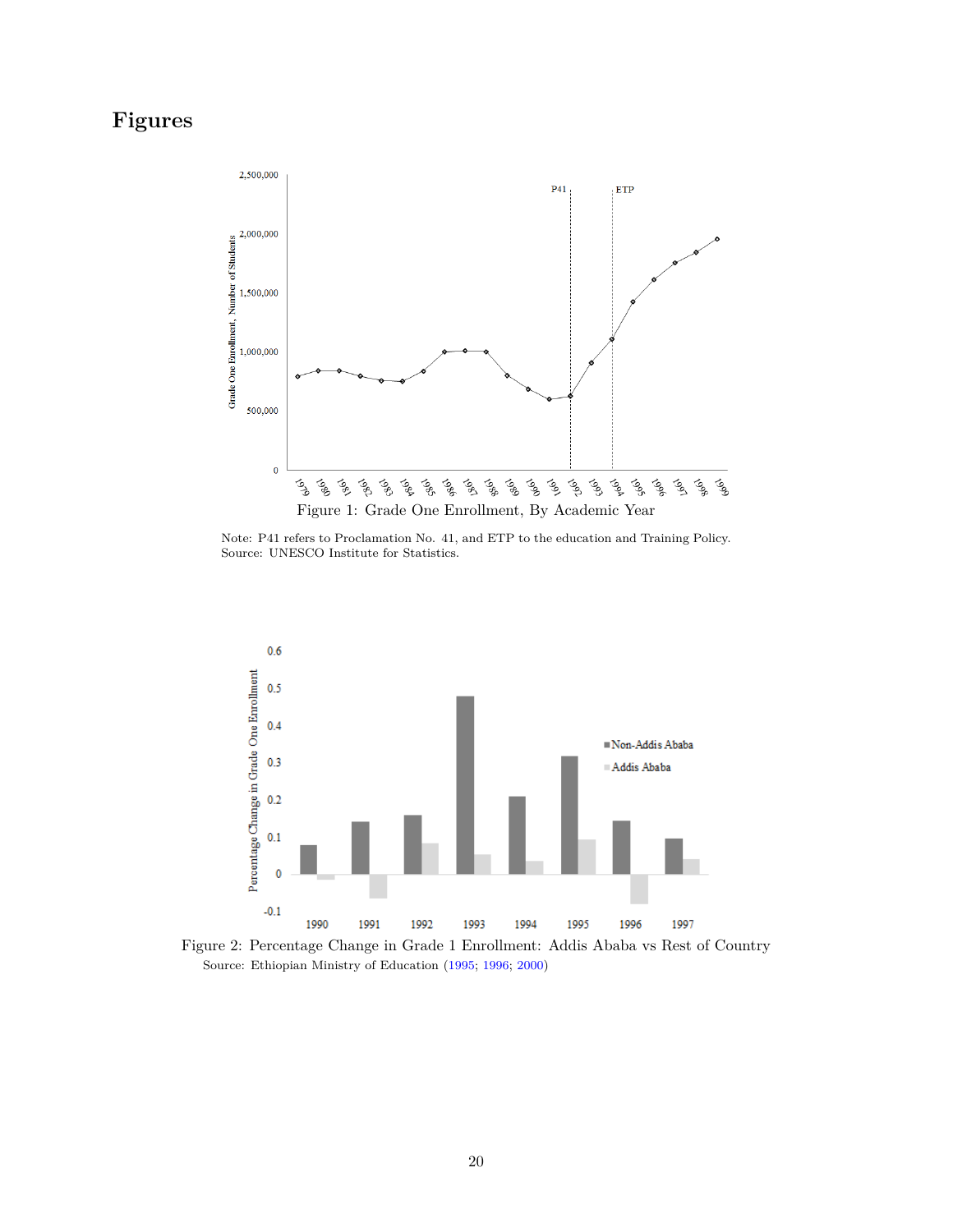<span id="page-22-0"></span>



Note: *Izy* is the estimated intensity of the reform for individuals in zone *z*, born in year *y*. Years of schooling data are from the 2007 Ethiopian Census [\(Minnesota Population Center,](#page-20-11) [2015\)](#page-20-11).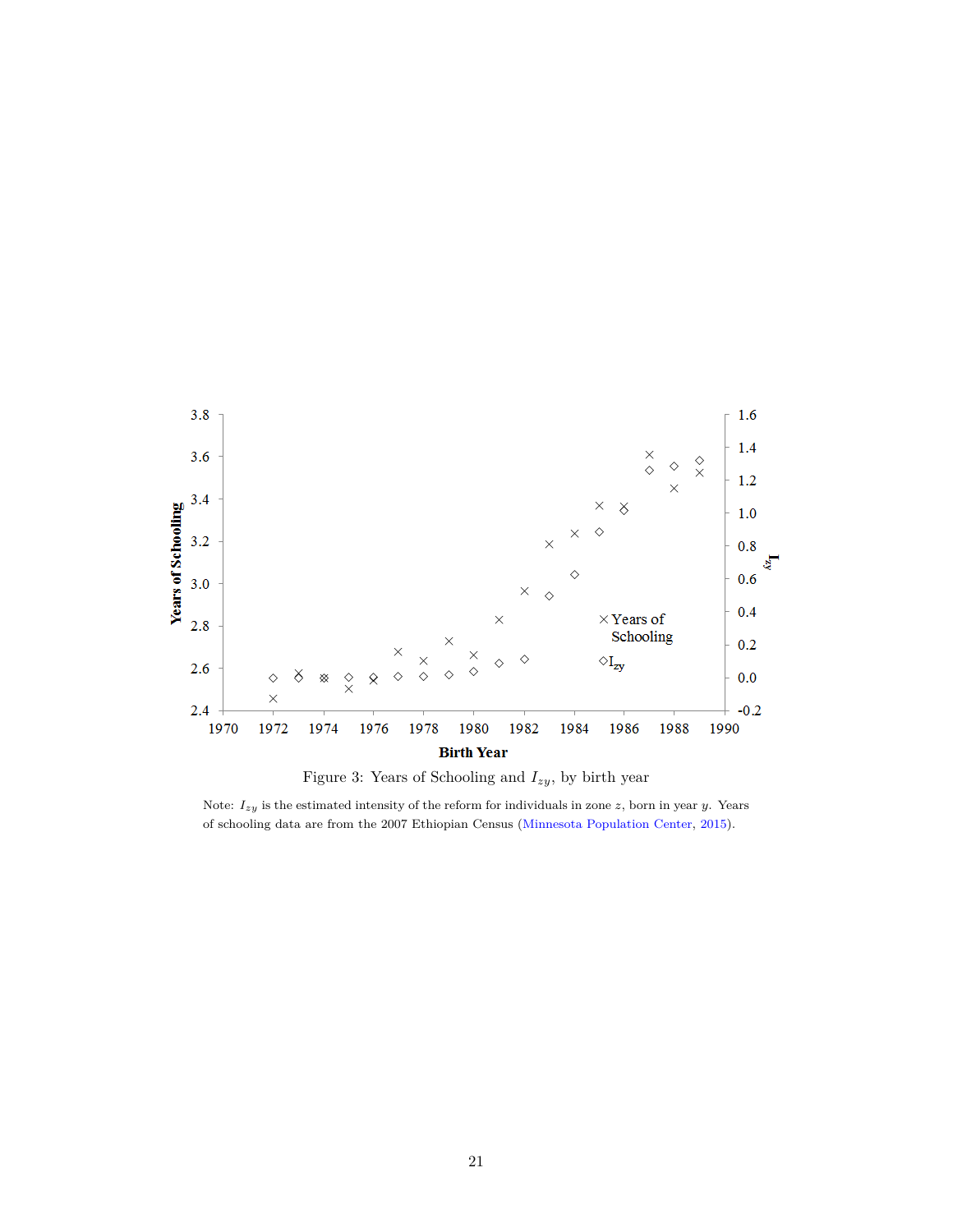### **Tables**

<span id="page-23-0"></span>

|                            |      | Table 1: Summary Statistics |      |        |      |      |
|----------------------------|------|-----------------------------|------|--------|------|------|
|                            |      | Full Sample                 |      | Female |      | Male |
| Birth Year                 | 1972 | 1989                        | 1972 | 1989   | 1972 | 1989 |
| $I_{zu}$                   | 0.00 | 1.32                        | 0.00 | 1.41   | 0.00 | 1.22 |
| Years of Schooling         | 2.03 | 3.41                        | 1.16 | 2.94   | 2.98 | 3.89 |
| Literate                   | 0.35 | 0.59                        | 0.21 | 0.51   | 0.50 | 0.66 |
|                            |      |                             |      |        |      |      |
| Completed at Least 8 Years | 0.11 | 0.20                        | 0.06 | 0.17   | 0.16 | 0.23 |
| Completed at Least 9 Years | 0.08 | 0.13                        | 0.05 | 0.11   | 0.12 | 0.14 |

Note: *Izy* is the estimated intensity of the reform for individuals in zone *z*, born in year *y*. All data for schooling variables are from the 2007 Ethiopian Census [\(Minnesota Population Center,](#page-20-11) [2015\)](#page-20-11). Literacy, completed at least 8 years, and completed at least 9 years are expressed as fractions of the relevant population group.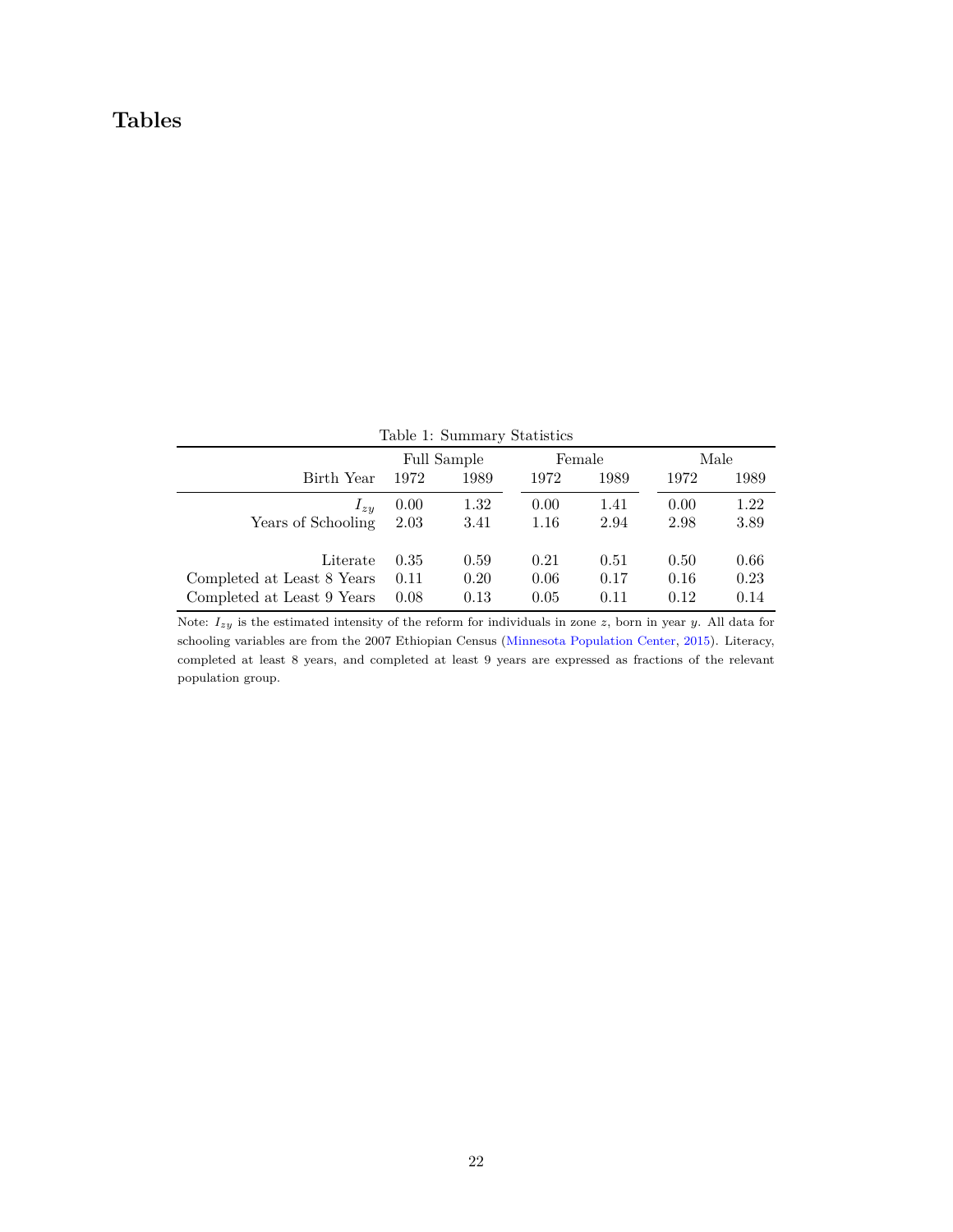|          |            | Years of Schooling |            |
|----------|------------|--------------------|------------|
|          | Census     | <b>DHS</b>         | LSMS       |
|          | (1)        | (2)                | (3)        |
|          |            |                    |            |
|          |            | A. Full Sample     |            |
| $I_{zy}$ | $1.121***$ | $1.767***$         | $1.251***$ |
|          | (0.327)    | 0.233              | (0.290)    |
| F-Stat   | 11.77      | 57.55              | 18.57      |
| N        | 376,987    | 20,705             | 4,571      |
|          |            | B. Female          |            |
| $I_{zy}$ | $1.240***$ | $1.822***$         | $0.895*$   |
|          | (0.303)    | 0.246              | (0.516)    |
| F-Stat   | 16.70      | 54.68              | 3.01       |
| N        | 199,179    | 12,598             | 2,551      |
|          |            | C. Male            |            |
| $I_{zy}$ | $0.948**$  | $1.547***$         | $1.767***$ |
|          | (0.362)    | 0.257              | (0.308)    |
| F-Stat   | 6.87       | 36.29              | 32.91      |
| N        | 177,808    | 8,107              | 2,020      |

<span id="page-24-0"></span>Table 2: Effect of Education Reform on Years of Schooling

Note: \*\*\*  $p<0.01$ , \*\*  $p<0.05$ , \*  $p<0.1$ . The dependent variable is years of schooling. All samples include birth cohorts from 1972 to 1989; in Panel B and Panel C sex specific data are used to calculate the intensity estimated intensity of the reform,  $I_{zy}$ . All regressions include birth year and zone fixed effects. An indicator equal to one for all male observations is included in Panel A regressions, and DHS estimates, which use data from the 2005 and 2011 surveys, also include a cubic control for age. Census (2007) and LSMS (2014) estimates include only a single survey round, age is therefore jointly determined by birth year and survey year. *Izy* is set to zero for Addis Ababa, as explained in section [3.2.](#page-9-2) Each estimate is from a unique regression, weighted using weights provided by the survey, and standard errors are clustered at the zone level.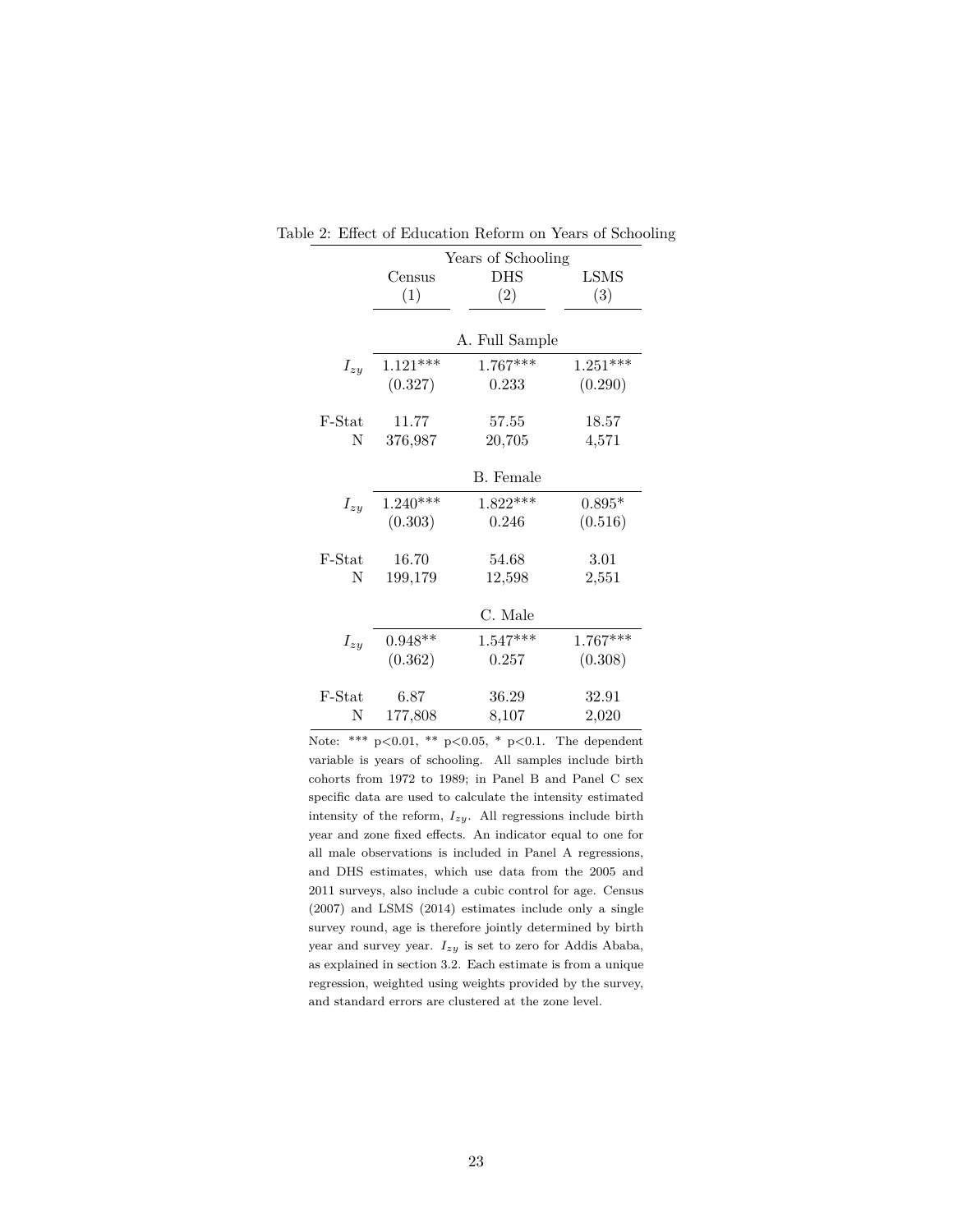|          |            | Years of Schooling                  |             |
|----------|------------|-------------------------------------|-------------|
|          | Census     | <b>DHS</b>                          | <b>LSMS</b> |
|          | (1)        | (2)                                 | (3)         |
|          |            |                                     |             |
|          |            | A. Birth Years: 1969 to 1992        |             |
| $I_{zy}$ | $1.456***$ | $2.014***$                          | $1.458***$  |
|          | (0.353)    | 0.219                               | (0.309)     |
|          |            |                                     |             |
| F-Stat   | 16.99      | 84.38                               | 22.30       |
| N        | 492,234    | 25,970                              | 5,991       |
|          |            | B. Addis Ababa: 1995 Implementation |             |
| $I_{zy}$ | $1.157**$  | $2.021***$                          | $1.378***$  |
|          | (0.451)    | (0.364)                             | (0.444)     |
|          |            |                                     |             |
| F-Stat   | 6.59       | 30.75                               | 9.64        |
| N        | 376,987    | 20,705                              | 4,571       |
|          |            | C. Staggered Implementation         |             |
| $I_{zy}$ | $1.189***$ | $1.867***$                          | $1.233***$  |
|          | (0.345)    | 0.216                               | (0.305)     |
|          |            |                                     |             |
| F-Stat   | 11.88      | 74.68                               | 16.32       |
| N        | 376,987    | 20,705                              | 4,571       |

<span id="page-25-0"></span>Table 3: Effect of Education Reform on Years of Schooling: Alternative Specifications

Note: \*\*\*  $p<0.01$ , \*\*  $p<0.05$ , \*  $p<0.1$ . The dependent variable is years of schooling. All samples include both male and female observations. All regressions include birth year and zone fixed effects, and an indicator equal to one for observations that are male. DHS estimates, which use data from the 2005 and 2011 surveys, also include a cubic control for age. Census (2007) and LSMS (2014) estimates include only a single survey round, age is therefore jointly determined by birth year and survey year. The sample for Panel A includes cohorts from 1969 to 1972; Panel B and Panel C samples include the 1972 to 1989 cohorts. The estimated intensity of the reform, *Izy*, is fully calculated for the Addis Ababa region in Panel B, and Panel C calculates *Izy* assuming a gradual implementation as explained in section [3.2.](#page-9-2) Each estimate is from a unique regression, weighted using weights provided by the survey, and standard errors are clustered at the zone level.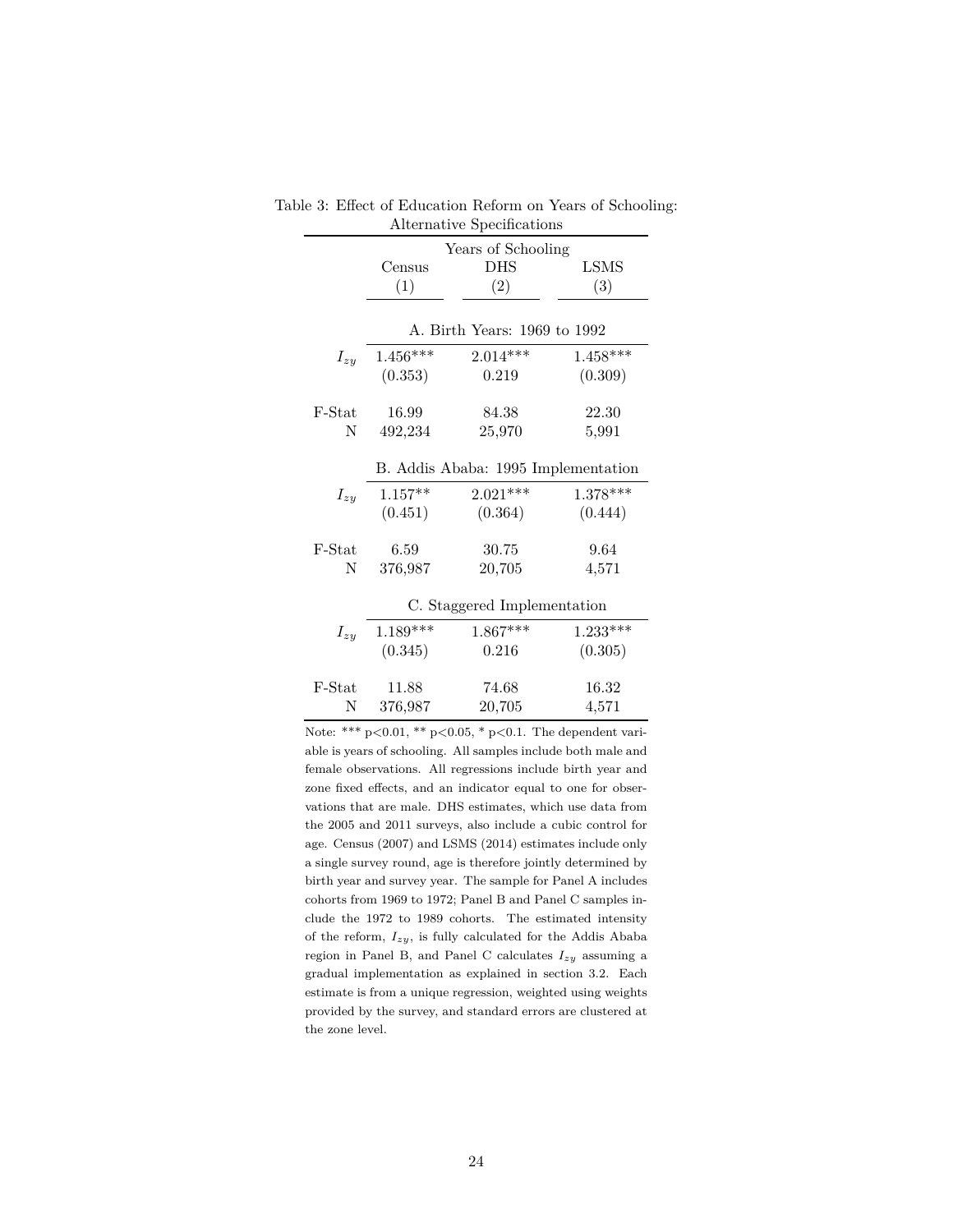|              |               | Migration                                       |
|--------------|---------------|-------------------------------------------------|
| Birth Region | Only Non-     | Adjusted                                        |
| FE           | <b>Movers</b> | Intensity                                       |
| (1)          | (2)           | (3)                                             |
|              |               |                                                 |
| $1.226***$   | $1.151***$    | $1.263***$                                      |
| (0.292)      | (0.417)       | (0.370)                                         |
| 17.62        | 7.63          | 11.65                                           |
| 4,568        | 3,959         | 4,568                                           |
|              |               | $\frac{1}{2}$<br>Years of Schooling (LSMS Only) |

<span id="page-26-0"></span>Table 4: Effect of Education Reform on Years of Schooling: Migration Adjustments  $\overline{\phantom{0}}$ 

Note: \*\*\*  $p<0.01$ , \*\*  $p<0.05$ , \*  $p<0.1$ . The dependent variable is years of schooling. The sample includes birth cohorts from 1972 to 1989. All regressions include birth year and zone fixed effects, and an indicator equal to one for observations that are male. The estimate in column (1) also includes region of birth fixed effects. The sample in column (2) only includes respondents living in their region of birth, and column (3) is estimated using a migration adjusted intensity. The estimated intensity of the reform, *Izy*, is set to zero for Addis Ababa, as explained in section [3.2.](#page-9-2) Each estimate is from a unique regression, weighted using weights provided by the survey, and standard errors are clustered at the zone level.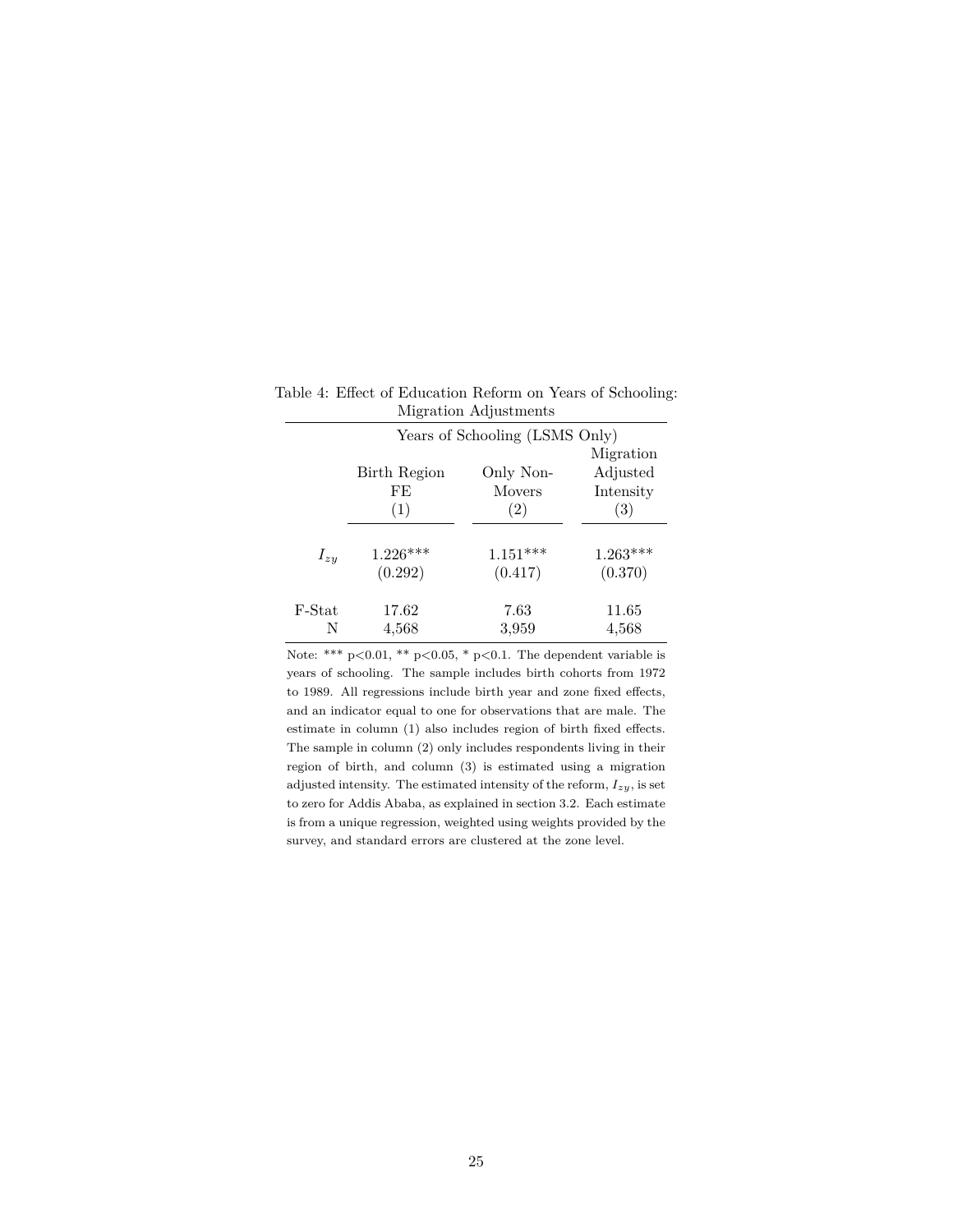|          | Census     | DHS         | LSMS                                       |
|----------|------------|-------------|--------------------------------------------|
|          | (1)        | (2)         | (3)                                        |
|          |            |             |                                            |
|          |            | A. Literacy |                                            |
| $I_{zy}$ | $0.086***$ | $0.126***$  | $0.091**$                                  |
|          | (0.023)    | (0.027)     | (0.038)                                    |
| N        | 376,987    | 20,312      | 4,571                                      |
|          |            |             | B. Complete At Least Eight Years of School |
| $I_{zy}$ | $0.079***$ | $0.105***$  | $0.058**$                                  |
|          | (0.025)    | (0.018)     | (0.022)                                    |
| N        | 376,987    | 20,705      | 4,571                                      |
|          |            |             | C. Complete At Least Nine Years of School  |
| $I_{zy}$ | $0.061**$  | $0.080***$  | $0.068**$                                  |
|          | (0.023)    | (0.020)     | (0.029)                                    |
| Ν        | 376,987    | 20,705      | 4,571                                      |

<span id="page-27-0"></span>

|  |  |  | Table 5: Effect of Education Reform on Literacy and Completing At Least Eight or Nine Years |  |  |  |
|--|--|--|---------------------------------------------------------------------------------------------|--|--|--|
|  |  |  |                                                                                             |  |  |  |

Note: \*\*\*  $p < 0.01$ , \*\*  $p < 0.05$ , \*  $p < 0.1$ . The dependent variable is an indicator equal to one if the respondent is literate in Panel A, if years of schooling is greater than or equal to eight (Panel B), or nine (Panel C). The sample includes birth cohorts from 1972 to 1989. All regressions include birth year and zone fixed effects, and an indicator equal to one for individuals that are male. DHS estimates, using data from the 2005 and 2011 surveys, also include a cubic control for age. Census (2007) and LSMS (2014) estimates include only a single survey round, age is therefore jointly determined by birth year and survey year. The estimated intensity of the reform, *Izy*, is set to zero for Addis Ababa, as explained in section [3.2.](#page-9-2) Each estimate is from a unique regression, weighted using weights provided by the survey, and standard errors are clustered at the zone level.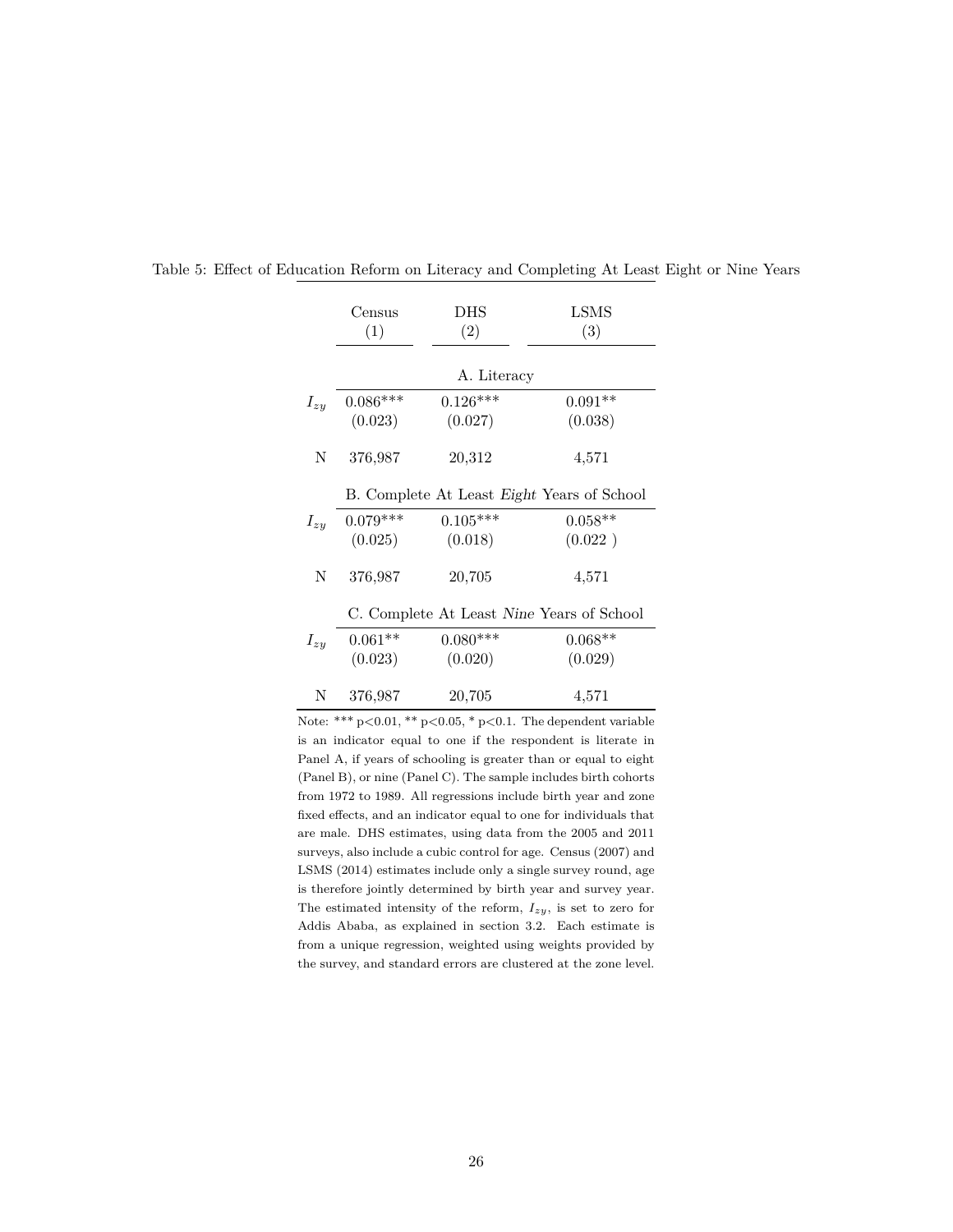|          | Kenya<br>(1) | Years of Schooling<br>Tanzania<br>(2) | Zambia<br>(3) | Mali<br>(4) |
|----------|--------------|---------------------------------------|---------------|-------------|
|          |              | A. 1993 Implementation                |               |             |
| $I_{zy}$ | $0.237**$    | $-0.024$                              | $-0.188$      | $-0.777***$ |
|          | $p=0.048$    | (0.357)                               | (0.137)       | (0.104)     |
| N        | 29,410       | 12,803                                | 315,846       | 250,506     |
|          |              | B. 1995 Implementation                |               |             |
| $I_{zy}$ | 0.206        | $-0.091$                              | $-0.015$      | $-0.812***$ |
|          | $p=0.202$    | (0.413)                               | (0.184)       | (0.118)     |
| N        | 29,410       | 12,803                                | 315,846       | 250,506     |

<span id="page-28-0"></span>Table 6: Effect of Education Reform on Years of Schooling: Placebo Estimates  $\overline{\phantom{a}}$ 

Note: \*\*\*  $p<0.01$ , \*\*  $p<0.05$ , \*  $p<0.1$ . The dependent variable is years of schooling. The sample includes birth cohorts from 1972 to 1989. All regressions include birth year and zone fixed effects, and an indicator equal to one for observations that are male. Kenya data are from 2008/9 and 2014 rounds and Tanzania data are from 2007, 2008, and 2010 rounds of the DHS; estimates also include a cubic control for age. Zambia and Mali data are from 2010 and 2009 census rounds, respectively. The estimated intensity of the reform,  $I_{zy}$ , is set to zero for major urban center in each country (Nairobi, Dar es Salaam, Lusaka, Bamako). Each estimate is from a unique regression, weighted using weights provided by the survey, and standard errors are clustered at the zone level. Kenya includes fewer than 50 zones, wildbootstrap p-value is substituted for standard error [\(Cameron et al.,](#page-19-13) [2008\)](#page-19-13).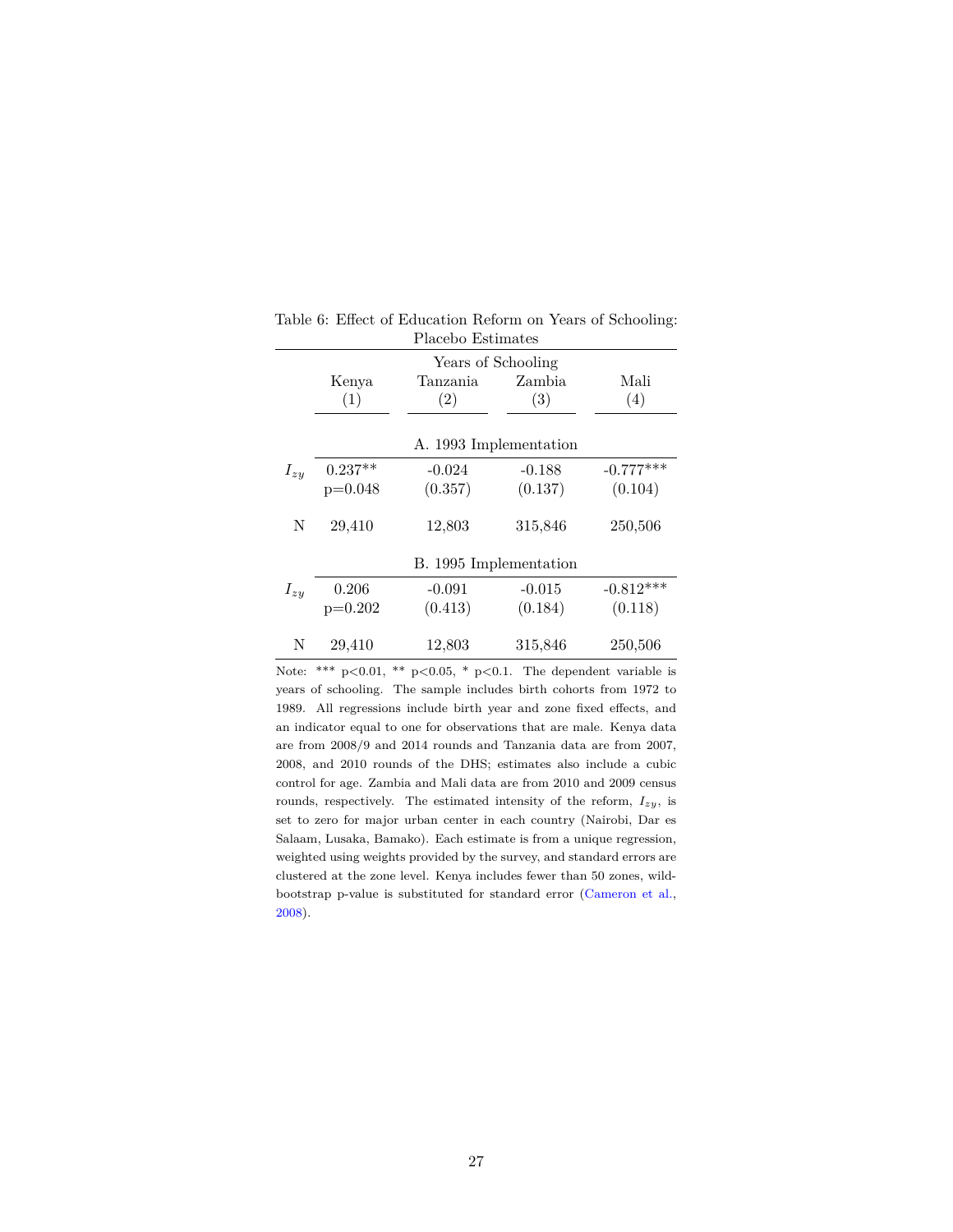#### **A Appendix**

#### **A.1 Timing and Intensity Calculation: Example of 1995 Implementation**

The following uses a 1995 implementation of the Ethiopian education reform as an example. Appendix Table [A6](#page-36-0) outlines the year-grade level combinations that are considered to be affected by the reform. The table is organized by birth year, age at the beginning of the calendar year, and grade of attendance if starting and matriculating on time.<sup>[18](#page-29-0)</sup> Students born in 1987 or later, and starting on time, enter school in the postreform, fee-free, period. However, students entering school before this time must pay the prevailing school fees to enter grade one. These divergent decisions yield two separate probabilities of entering school at a given age, one pre-reform, and one post-reform. School starting age probabilities are calculated using census data for ages 6 to 12 for each zone in Ethiopia; it is assumed that the relative start probabilities across the different ages remain constant. For example, if a student is twice as likely to enter at age seven relative to age six, this ratio is consistent across both states of the reform. For each zone, pre-reform period start probabilities  $(S_{z,pre})$  are rescaled to ensure that the sum of the start probabilities for ages 6 to 12 is equal to one minus the fraction of students who never enter school. Post-reform start probabilities (*Sz,post*) are scaled by setting the sum of the age 6 to 12 start probabilities equal to one, the maximum potential impact of the reform leading full attendance. The above assumption regarding the relative start age probabilities and these two definitions ensure that the post-reform start probability at any given age, *a*, is larger than the pre-reform start probability (*Sz,post,a* − *Sz,pre,a >* 0). Note that this leaves a number of students who would enter by age 12 in the post-reform state, but not in the pre-reform state. This will be taken into account in the following equations.

The equations for the calculation of each birth year are listed below. These equations take into account the pre and post start probabilities explained above, and magnitude calculation from equation [\(1\)](#page-8-0). Any birth year and age combination that would have an individual graduating grade 10 prior to the implementation of the reform, would yield zero benefit from the reform, and is not included in the following equations. From Appendix Table [A6,](#page-36-0) this is analogous to a student being born in 1977 or earlier, and entering grade one no later than 1985. Furthermore, a student born in 1972, that enters school as late as allowed by this model, at age 12, would start grade one in 1985, and therefore not be impacted by the reform,

$$
I_{z,1972} = 0.
$$

Then a student born the next year, in 1973, and entering school at age 12 would receive a single year of

<span id="page-29-0"></span><sup>18</sup>Ethiopian school begins at the beginning of the Ethiopian year (in September of the Gregorian calendar).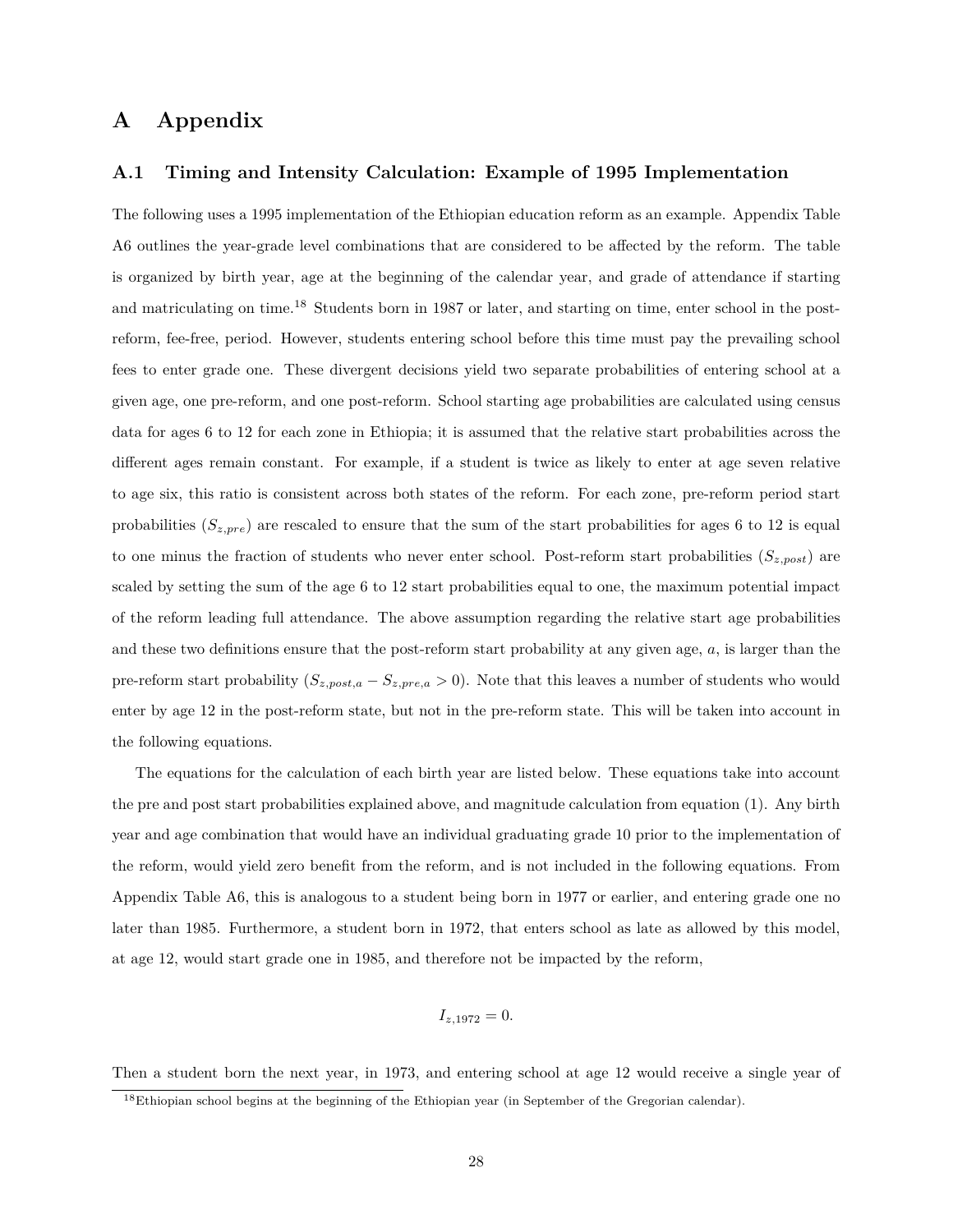additional schooling from the reform,

$$
I_{z,1973} = S_{z,pre,12} \cdot M_z(9).
$$

Those born in 1974 and starting at age 12 would receive two additional years, and starting at 11 would receive one additional year, and this iteration continues in a similar fashion through the 1981 birth year:

$$
I_{z,1974} = S_{z,pre,12} \cdot M_z(8) + S_{z,pre,11} \cdot M_z(9),
$$

$$
I_{z,1975} = S_{z,pre,12} \cdot M_z (7) + S_{z,pre,11} \cdot M_z (8) + S_{z,pre,10} \cdot M_z (9) ,
$$

$$
I_{z,1976} = S_{z,pre,12} \cdot M_z(6) + S_{z,pre,11} \cdot M_z(7) + S_{z,pre,10} \cdot M_z(8) + S_{z,pre,9} \cdot M_z(9),
$$

$$
I_{z,1977} = S_{z,pre,12} \cdot M_z(5) + S_{z,pre,11} \cdot M_z(6) + S_{z,pre,10} \cdot M_z(7) + S_{z,pre,9} \cdot M_z(8) + S_{z,pre,8} \cdot M_z(9),
$$

$$
I_{z,1978} = S_{z,pre,12} \cdot M_{z} \left(4\right) + S_{z,pre,11} \cdot M_{z} \left(5\right) + S_{z,pre,10} \cdot M_{z} \left(6\right) + S_{z,pre,9} \cdot M_{z} \left(7\right) + S_{z,pre,8} \cdot M_{z} \left(8\right) + S_{z,pre,7} \cdot M_{z} \left(9\right),
$$

$$
I_{z,1979} = S_{z,pre,12} \cdot M_z(3) + S_{z,pre,11} \cdot M_z(4) + S_{z,pre,10} \cdot M_z(5) + S_{z,pre,9} \cdot M_z(6) + S_{z,pre,8} \cdot M_z(7) + S_{z,pre,7} \cdot M_z(8) + S_{z,pre,6} \cdot M_z(9),
$$

$$
I_{z,1980} = S_{z,pre,12} \cdot M_z(2) + S_{z,pre,11} \cdot M_z(3) + S_{z,pre,10} \cdot M_z(4) + S_{z,pre,9} \cdot M_z(5) + S_{z,pre,8} \cdot M_z(6) + S_{z,pre,7} \cdot M_z(7) + S_{z,pre,6} \cdot M_z(8),
$$

$$
I_{z,1981} = S_{z,pre,12} \cdot M_z(1) + S_{z,pre,11} \cdot M_z(2) + S_{z,pre,10} \cdot M_z(3) + S_{z,pre,9} \cdot M_z(4) + S_{z,pre,8} \cdot M_z(5) + S_{z,pre,7} \cdot M_z(6) + S_{z,pre,6} \cdot M_z(7).
$$

For the 1981 birth cohort, the latest starters, age 12, begin school in 1986, and still have to make the decision to enter school during the pre-reform period. This changes beginning with the 1982 birth cohort; students who are born in 1982 and enter grade one at age 12 are entering during the post-reform period. Furthermore, there are a set of students who would have entered at earlier ages, 6 to 11, only if fees were removed, but now have the opportunity to enter at age 12 in a fee-free environment. However, many of these students in the delayed entry group may be taking part in other activities that makes school entry infeasible. To take this into account delayed entrants are discounted by the following equation:  $\frac{1}{e^{(a-\tau)}}$ . This assumes that entrance for this set of students who would have entered at younger ages in a post-reform state becomes increasingly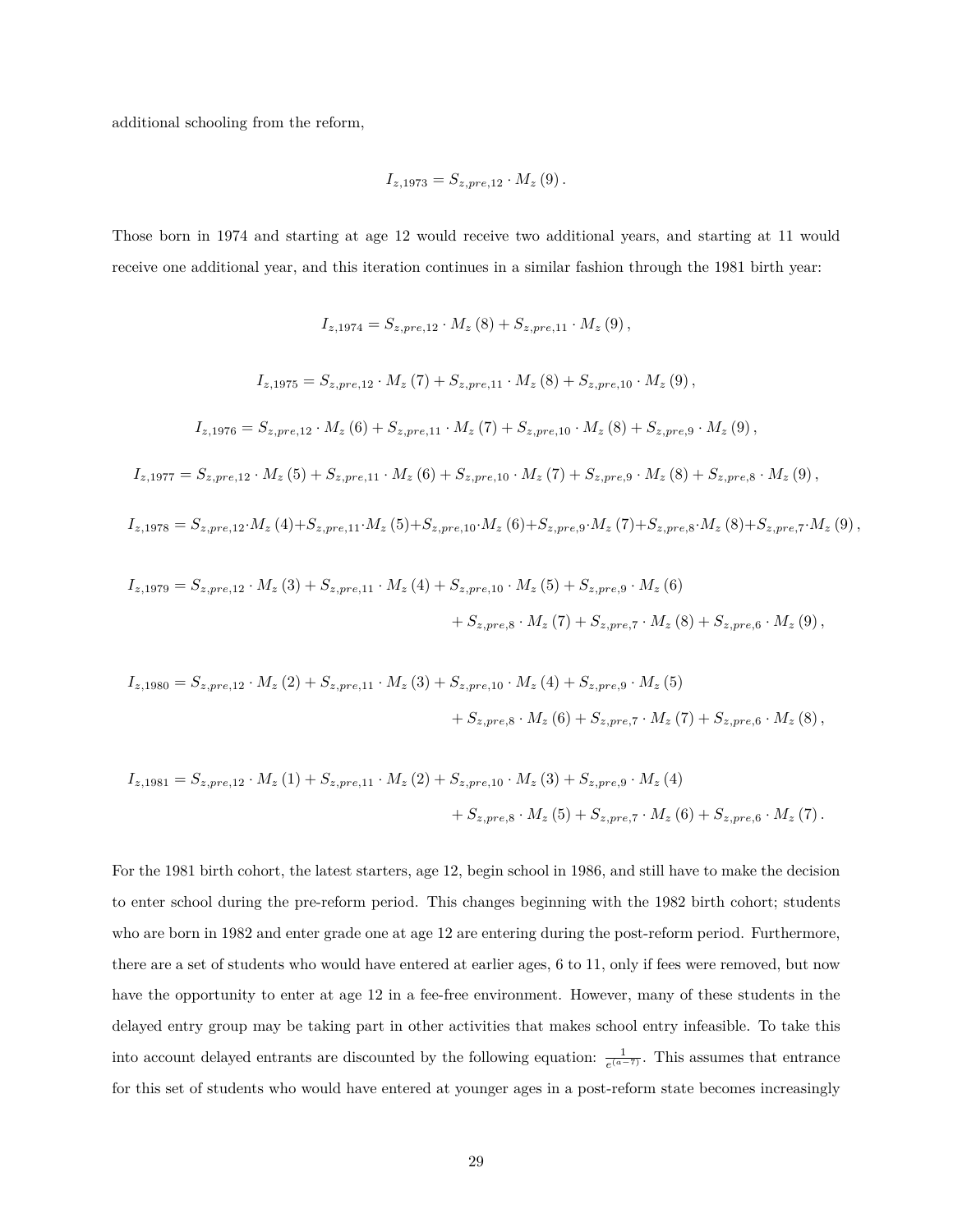less likely the longer the delay:

$$
I_{z,1982} = \left[ S_{z,post,12} + \frac{1}{e^{12-7}} \sum_{a=6}^{11} (S_{post,a} - S_{pre,a}) \right] M_z (0) + S_{z,pre,11} \cdot M_z (1)
$$
  
+  $S_{z,pre,10} \cdot M_z (2) + S_{z,pre,9} \cdot M_z (3) + S_{z,pre,8} \cdot M_z (4) + S_{z,pre,7} \cdot M_z (5) + S_{z,pre,6} \cdot M_z (6).$ 

In the 1983 cohort, similar to the 1982 cohort, 11 and 12 year old grade one entrants enter school in the postreform period. Ages 6 through 10 still must make the decision in the pre-reform period, leaving a large stock of potential future entrants. The fraction of remaining entrants is again defined by the  $(S_{z,post,a} - S_{z,pre,a})$ difference; the students who would have entered at each age had they been entering in the post-reform period, but had to make the decision pre-reform. However, again the size of this group is discounted to take into account potential productive activity that precludes their ability to enter school at a later time. This pattern is continued through the later cohorts, as well;

$$
I_{z,1983} = \left[ \sum_{a=11}^{12} S_{z,post,a} + \frac{1}{e^{11-7}} \sum_{a=6}^{10} (S_{z,post,a} - S_{z,pre,a}) \right] M_z (0)
$$
  
+  $S_{z,pre,10} \cdot M_z (1) + S_{z,pre,9} \cdot M_z (2) + S_{z,pre,8} \cdot M_z (3) + S_{z,pre,7} \cdot M_z (4) + S_{z,pre,6} \cdot M_z (5),$   

$$
I_{z,1984} = \left[ \sum_{a=10}^{12} S_{z,post,a} + \frac{1}{e^{10-7}} \sum_{a=6}^{9} (S_{z,post,a} - S_{z,pre,a}) \right] M_z (0)
$$
  
+  $S_{z,pre,9} \cdot M_z (1) + S_{z,pre,8} \cdot M_z (2) + S_{z,pre,7} \cdot M_z (3) + S_{z,pre,6} \cdot M_z (4),$   

$$
I_{z,1985} = \left[ \sum_{a=9}^{12} S_{z,post,a} + \frac{1}{e^{9-7}} \sum_{a=6}^{8} (S_{z,post,a} - S_{z,pre,a}) \right] M_z (0)
$$
  
+  $S_{z,pre,8} \cdot M_z (1) + S_{z,pre,7} \cdot M_z (2) + S_{z,pre,6} \cdot M_z (3),$   

$$
I_{z,1986} = \left[ \sum_{a=8}^{12} S_{z,post,a} + \frac{1}{e^{8-7}} \sum_{a=6}^{7} (S_{z,post,a} - S_{z,pre,a}) \right] M_z (0) + S_{z,pre,7} \cdot M_z (1) + S_{z,pre,6} \cdot M_z (2),
$$
  

$$
\left[ \sum_{a=8}^{12} S_{z,post,a} + \frac{1}{e^{8-7}} \sum_{a=6}^{7} (S_{z,post,a} - S_{z,pre,a}) \right] M_z (0) + S_{z,pre,7} \cdot M_z (1) + S_{z,pre,6} \cdot M_z (2),
$$

$$
I_{z,1987} = \left[ \sum_{a=7}^{12} S_{z,post,a} + \frac{1}{e^{7-7}} \left( S_{z,post,6} - S_{z,pre,6} \right) \right] M_z (0) + S_{z,pre,6} \cdot M_z (1) ,
$$
  

$$
I_{z,1988} = \left[ \sum_{a=6}^{12} S_{z,post,a} \right] M_z (0) = M_z (0) .
$$

For the 1989 birth cohort, all individuals, even the early starters, enter school completely in the post-reform period.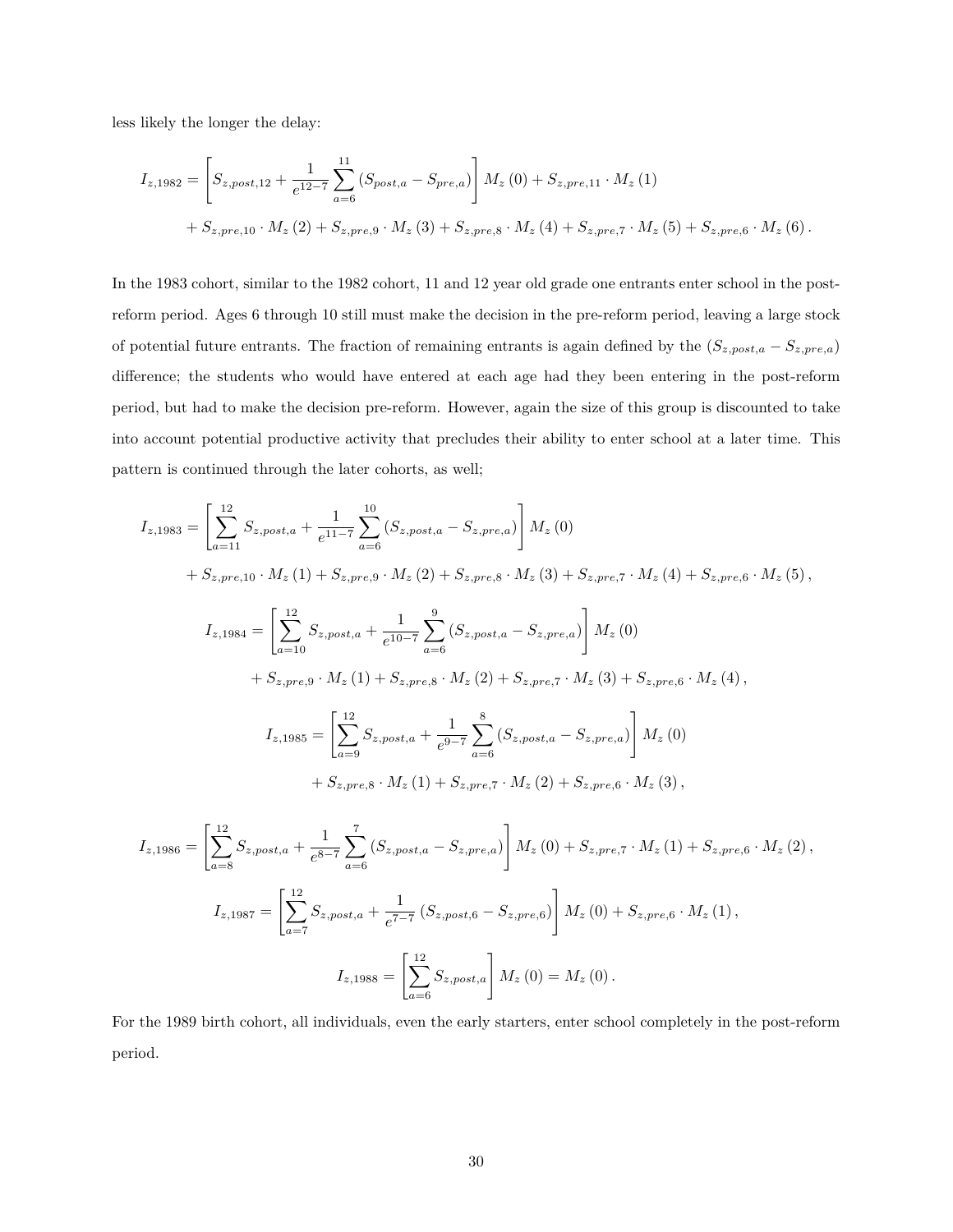#### **A.2 Appendix - Tables**

|          |                 |                                      |                    | Years of Schooling |                                      |                    |
|----------|-----------------|--------------------------------------|--------------------|--------------------|--------------------------------------|--------------------|
|          |                 | A. Women                             |                    |                    | B. Men                               |                    |
|          | Census<br>(1)   | <b>DHS</b><br>(2)                    | <b>LSMS</b><br>(3) | Census<br>(4)      | <b>DHS</b><br>(5)                    | <b>LSMS</b><br>(6) |
|          |                 | i. Birth Years: 1969 to 1992         |                    |                    | i. Birth Years: 1969 to 1992         |                    |
| $I_{zy}$ | $1.610***$      | $2.177***$                           | $1.004*$           | $1.247***$         | $1.630***$                           | $2.057***$         |
|          | (0.343)         | (0.263)                              | (0.507)            | (0.371)            | (0.222)                              | (0.274)            |
| F-Stat   | 22.09           | 68.76                                | 3.93               | 11.30              | 53.92                                | 56.35              |
| Ν        | 255,697         | 15,569                               | 3,326              | 236,537            | 10,401                               | 2,665              |
|          |                 | ii. Addis Ababa: 1995 Implementation |                    |                    | ii. Addis Ababa: 1995 Implementation |                    |
| $I_{zy}$ | $1.300***$      | $2.075***$                           | 0.857              | $0.942**$          | $1.731***$                           | $2.033***$         |
|          | (0.452)         | (0.408)                              | (0.730)            | (0.535)            | (0.369)                              | (0.413)            |
| F-Stat   | 8.29            | 25.84                                | 1.38               | 4.59               | 21.99                                | 24.22              |
| Ν        | 199,179         | 12,598                               | 2,551              | 177,808            | 8,107                                | 2,020              |
|          |                 | iii. Staggered Implementation        |                    |                    | iii. Staggered Implementation        |                    |
| $I_{zy}$ | $1.389^{***}\,$ | $2.026***$                           | $0.982*$           | $0.975**$          | $1.578***$                           | $1.696***$         |
|          | (0.279)         | (0.212)                              | (0.497)            | (0.397)            | (0.255)                              | (0.338)            |
| F-Stat   | 24.86           | 91.28                                | 3.91               | 6.03               | 38.15                                | 25.17              |
| Ν        | 199,179         | 12,598                               | 2,551              | 177,808            | 8,107                                | 2,020              |

| Table A1: Effect of Education Reform on Years of Schooling: |  |  |  |
|-------------------------------------------------------------|--|--|--|
| Sex Specific Alternative Specifications                     |  |  |  |

Note: \*\*\* p<0.01, \*\* p<0.05, \* p<0.1. The dependent variable is years of schooling. The estimated intensity measure, *Izy*, is calculated with the relevant sex specific data for Panel A (female) and Panel B (male). All regressions include birth year and zone fixed effects. DHS estimates, which use data from the 2005 and 2011 surveys, also include a cubic control for age. Census (2007) and LSMS (2014) estimates include only a single survey round; age is therefore jointly determined by birth year and survey year. Samples in Panel ii and Panel iii include birth cohorts from 1972 to 1989; the sample in Panel i expands the sample to cohorts from 1969 to 1972. Panel ii fully calculates *Izy* for the Addis Ababa region, and Panel iii calculates *Izy* assuming a gradual implementation as explained in section [3.2.](#page-9-2) Each estimate is from a unique regression, weighted using weights provided by the survey, and standard errors are clustered at the zone level.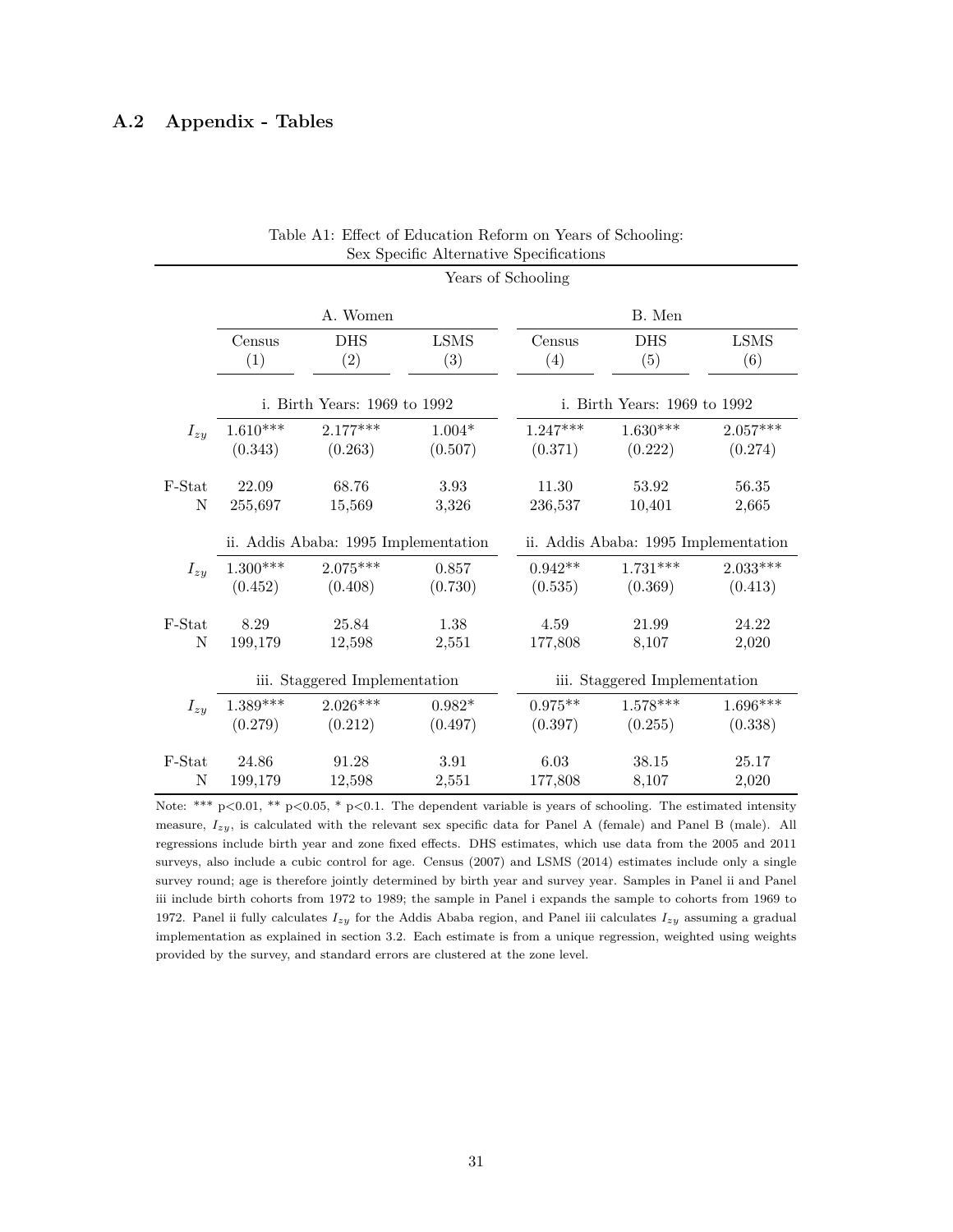|          |            | Years of Schooling (DHS) |            |
|----------|------------|--------------------------|------------|
|          | Full       | Women                    | Men        |
|          | (1)        | (2)                      | (3)        |
|          |            |                          |            |
| $I_{zy}$ | $1.500***$ | $1.602***$               | $1.228***$ |
|          | (0.276)    | (0.262)                  | (0.316)    |
| F-Stat   | 29.43      | 37.36                    | 15.14      |
| N        | 27,425     | 17,588                   | 9,837      |

<span id="page-33-0"></span>Table A2: Effect of Education Reform on Years of Schooling: All DHS Observations

Note: \*\*\*  $p<0.01$ , \*\*  $p<0.05$ , \*  $p<0.1$ . The dependent variable is years of schooling. The sample includes birth cohorts from 1972 to 1989; in column (2) and column (3) the estimated intensity measure, *Izy*, is calculated using the relevant sex specific data. All regressions include birth year and zone fixed effects, and a cubic control for age. An indicator equal to one for all male observations is included in the column (1) regression. All DHS observations that report not knowing their exact year of birth are added to the original sample. *Izy* is set to zero for Addis Ababa, as explained in section [3.2.](#page-9-2) Each estimate is from a unique regression, weighted using weights provided by the survey, and standard errors are clustered at the zone level.

Table A3: Effect of Education Reform on Years of Schooling: Migration Adjustments with 1995 Implementation in Addis Ababa

|          |              | Years of Schooling (LSMS Only) |           |
|----------|--------------|--------------------------------|-----------|
|          |              |                                | Migration |
|          | Birth Region | Only Non-                      | Adjusted  |
|          | FE           | <b>Movers</b>                  | Intensity |
|          | (1)          | (2)                            | (3)       |
| $I_{zy}$ | $1.358***$   | $1.203**$                      | $1.348**$ |
|          | (0.446)      | (0.573)                        | (0.514)   |
| F-Stat   | 9.26         | 4.41                           | 6.87      |
| N        | 4,568        | 3,959                          | 4,568     |

Note: \*\*\*  $p < 0.01$ , \*\*  $p < 0.05$ , \*  $p < 0.1$ . The dependent variable is years of schooling. The sample includes birth cohorts from 1972 to 1989. All regressions include birth year and zone fixed effects, an indicator equal to one for observations that are male; column (1) also includes region of birth fixed effects. Column (2) only includes respondents living in their region of birth, and column (3) using a migration adjusted intensity. The estimated intensity measure,  $I_{zy}$ , is fully calculated for Addis Ababa using a 1995 implementation. Each estimate is from a unique regression, weighted using weights provided by the survey, and standard errors are clustered at the zone level.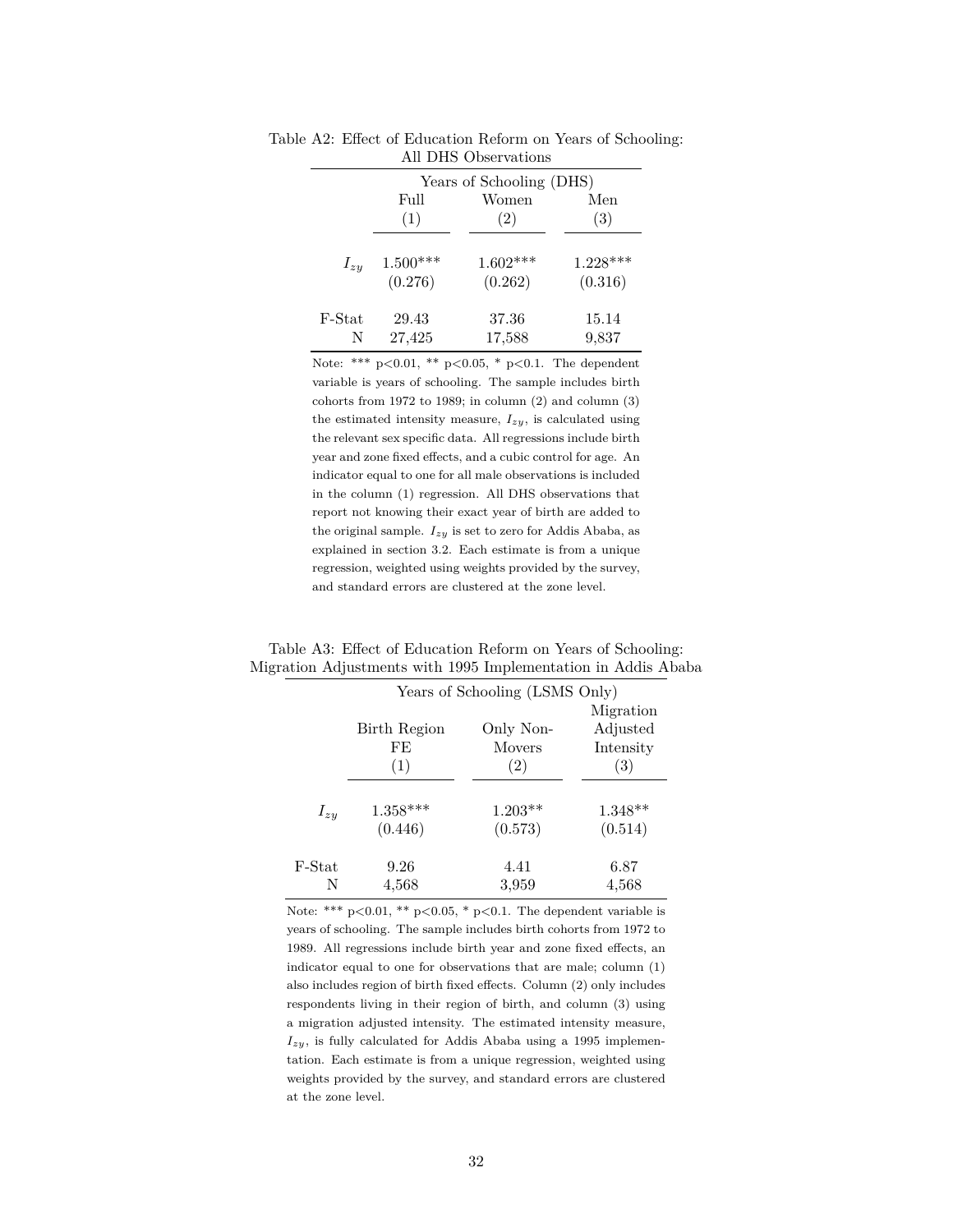|                         |                    |                                |                                  |                                                                                                                |                    |                                | Table A4: Effect of Education Reform on Years of Schooling: Sex Specific Placebo Estimates                                                                                                                                                                                                                                                                                                                                                                                                                                                                                |                        |
|-------------------------|--------------------|--------------------------------|----------------------------------|----------------------------------------------------------------------------------------------------------------|--------------------|--------------------------------|---------------------------------------------------------------------------------------------------------------------------------------------------------------------------------------------------------------------------------------------------------------------------------------------------------------------------------------------------------------------------------------------------------------------------------------------------------------------------------------------------------------------------------------------------------------------------|------------------------|
|                         |                    |                                |                                  |                                                                                                                | Years of Schooling |                                |                                                                                                                                                                                                                                                                                                                                                                                                                                                                                                                                                                           |                        |
|                         |                    |                                | A. Female                        |                                                                                                                |                    |                                | B. Male                                                                                                                                                                                                                                                                                                                                                                                                                                                                                                                                                                   |                        |
|                         | Kenya              | Tanzania<br>$\widehat{\infty}$ | Zambia<br>$\widehat{\mathbb{G}}$ | Mali<br>$\bigoplus$                                                                                            | Kenya<br>F         | Tanzania<br>$\widehat{\infty}$ | Zambia<br>$\widehat{\mathbb{C}}$                                                                                                                                                                                                                                                                                                                                                                                                                                                                                                                                          | Mali<br>$(\pm)$        |
|                         |                    |                                | i. 1993 Implementation           |                                                                                                                |                    |                                | i. 1993 Implementation                                                                                                                                                                                                                                                                                                                                                                                                                                                                                                                                                    |                        |
| $I_{zy}$                | $p=0.310$<br>0.198 | (0.273)<br>$-0.031$            | $-0.271**$<br>(0.121)            | $-0.885***$<br>(0.062)                                                                                         | $p=0.779$<br>0.195 | (1.355)<br>0.394               | (0.230)<br>0.103                                                                                                                                                                                                                                                                                                                                                                                                                                                                                                                                                          | $-0.662***$<br>(0.202) |
| $\overline{\mathsf{K}}$ | 21,513             | 11,757                         | 165,567                          | 135,896                                                                                                        | 7,887              | 1,046                          | 150,279                                                                                                                                                                                                                                                                                                                                                                                                                                                                                                                                                                   | 114,610                |
|                         |                    |                                | ii. 1995 Implementation          |                                                                                                                |                    |                                | ii. 1995 Implementation                                                                                                                                                                                                                                                                                                                                                                                                                                                                                                                                                   |                        |
| $I_{zy}$                | $p=0.517$<br>0.153 | (0.319)<br>$-0.096$            | (0.170)<br>$-0.084$              | $-0.917***$<br>(0.065)                                                                                         | $p=0.785$<br>0.158 | (1.460)<br>0.681               | (0.280)<br>0.288                                                                                                                                                                                                                                                                                                                                                                                                                                                                                                                                                          | $-0.687***$<br>(0.216) |
| $\overline{z}$          | 21,513             | 11,757                         | 165,567                          | 135,896                                                                                                        | 7,887              | 1,046                          | 150,279                                                                                                                                                                                                                                                                                                                                                                                                                                                                                                                                                                   | 114,610                |
|                         |                    |                                |                                  |                                                                                                                |                    |                                | Note: *** $p<0.01$ , ** $p<0.05$ , * $p<0.1$ . The dependent variable is years of schooling. The sample includes birth cohorts from 1972 to<br>1989; the estimated intensity measure, $I_{zy}$ , is calculated with the relevant sex specific data for Panel A (female) and Panel B (male). All<br>regressions include birth year and zone fixed effects. Kenya data are from 2008/9 and 2014 rounds and Tanzania data are from 2007,<br>2008, and 2010 rounds of DHS; estimates also include a cubic control for age. Zambia and Mali data are from 2010 and 2009 census |                        |
|                         |                    |                                |                                  | includes fewer than 50 zones, wild-bootstrap p-value is substituted for standard error (Cameron et al., 2008). |                    |                                | rounds, respectively. $L_{zy}$ is set to zero for major urban centers in each country (Nairobi, Dar es Salaam, Lusaka, Bamako). Each estimate<br>is from a unique regression, weighted using weights provided by the survey, and standard errors are clustered at the zone level. Kenya                                                                                                                                                                                                                                                                                   |                        |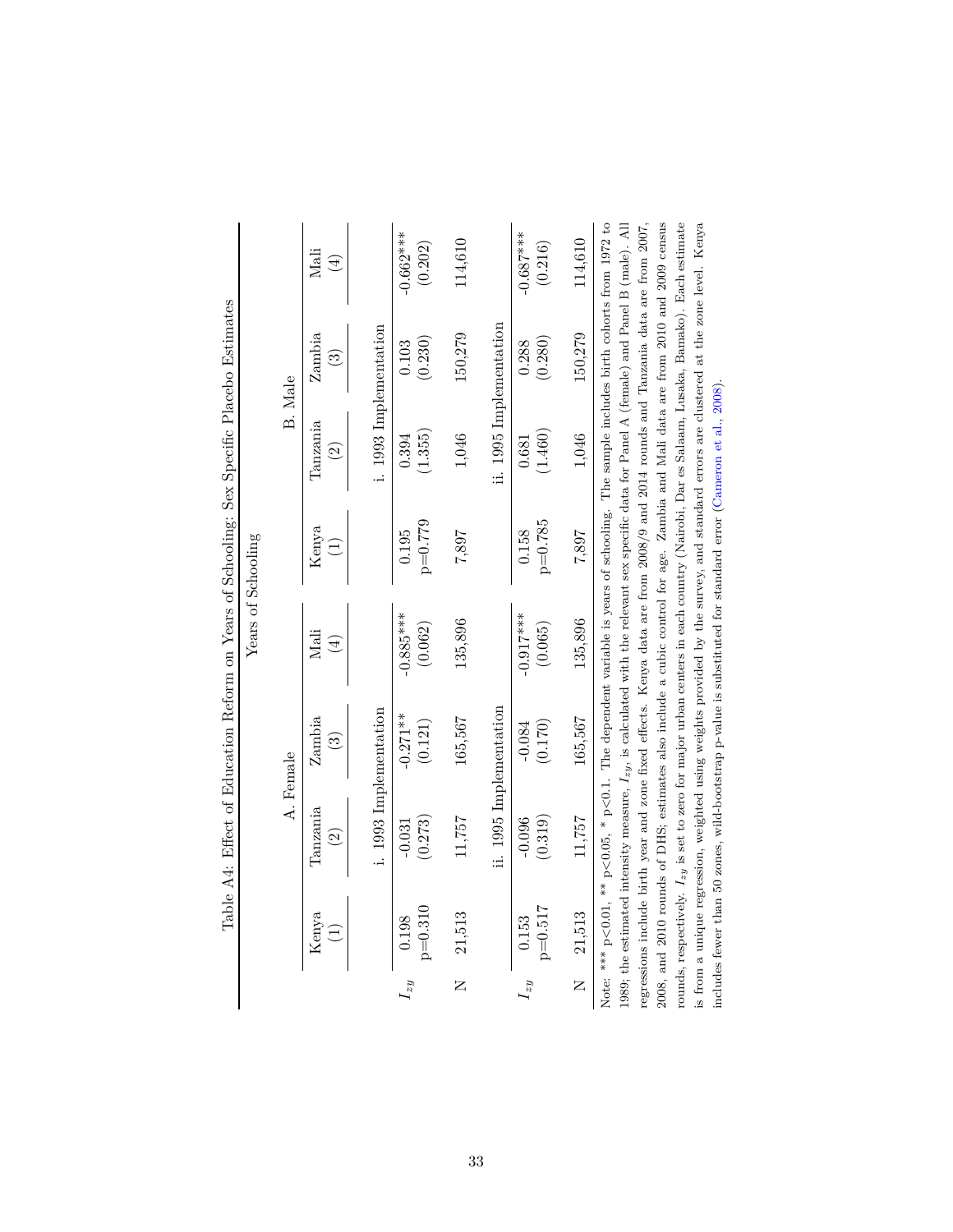|          | Kenya<br>(1) | Years of Schooling<br>Tanzania<br>(2) | Zambia<br>(3) | Mali<br>(4) |
|----------|--------------|---------------------------------------|---------------|-------------|
|          |              | A. 1993 Implementation                |               |             |
| $I_{zy}$ | $0.314*$     | $-1.117***$                           | $-0.026$      | $-1.371***$ |
|          | $p=0.070$    | (0.391)                               | (0.211)       | (0.264)     |
| N        | 29,410       | 12,803                                | 315,846       | 250,506     |
|          |              | B. 1995 Implementation                |               |             |
| $I_{zy}$ | 0.264        | $-1.334***$                           | 0.292         | $-1.423***$ |
|          | $p=0.228$    | (0.411)                               | (0.188)       | (0.315)     |
| N        | 29,410       | 12,803                                | 315,846       | 250,506     |

<span id="page-35-0"></span>Table A5: Effect of Education Reform on Years of Schooling: Placebo Estimates with Population Center Variation

Note: \*\*\*  $p<0.01$ , \*\*  $p<0.05$ , \*  $p<0.1$ . The dependent variable is years of schooling. The sample includes birth cohorts from 1972 to 1989. All regressions include birth year and zone fixed effects. Kenya data are from 2008/9 and 2014 rounds and Tanzania data are from 2007, 2008, and 2010 rounds of DHS; estimates also include a cubic control for age. Zambia and Mali data are from 2010 and 2009 census rounds, respectively. The estimated intensity of the reform, *Izy*, is fully calculated for all districts. Each estimate is from a unique regression, weighted using weights provided by the survey, and standard errors are clustered at the zone level. Kenya includes fewer than 50 zones, wildbootstrap p-value is substituted for standard error [\(Cameron et al.,](#page-19-13) [2008\)](#page-19-13).